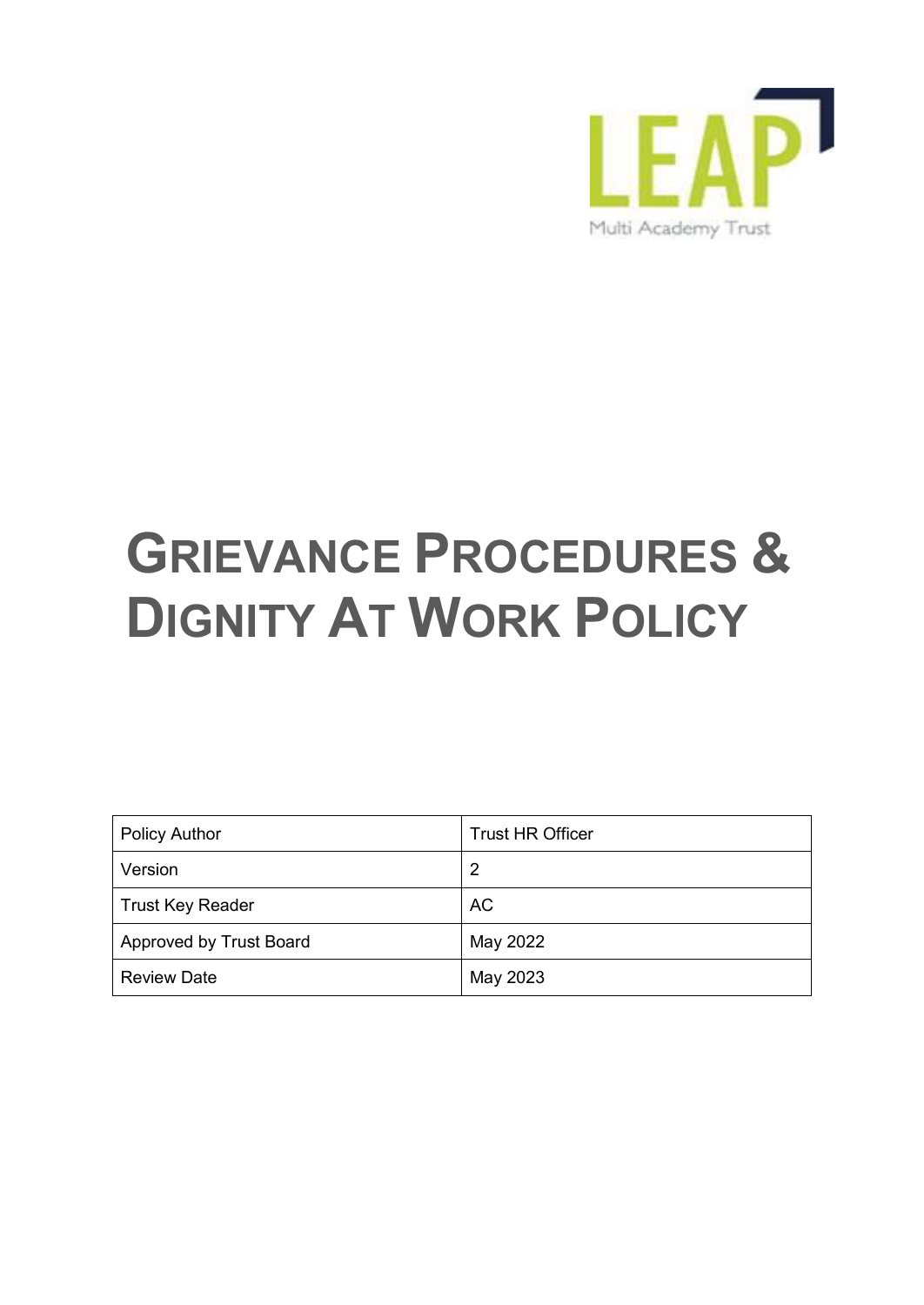## **Contents**

- 1. [Summary of Main Points](#page-1-0)
- 2. [Grievance Procedure: Requirements](#page-2-0)
- 3. [Grievances raised by Teachers and Support Staff](#page-3-0)
- 4. [Grievances raised by A](#page-3-1)cademy Principals
- 5. Dignity at Work Policy

## <span id="page-1-0"></span>Appendices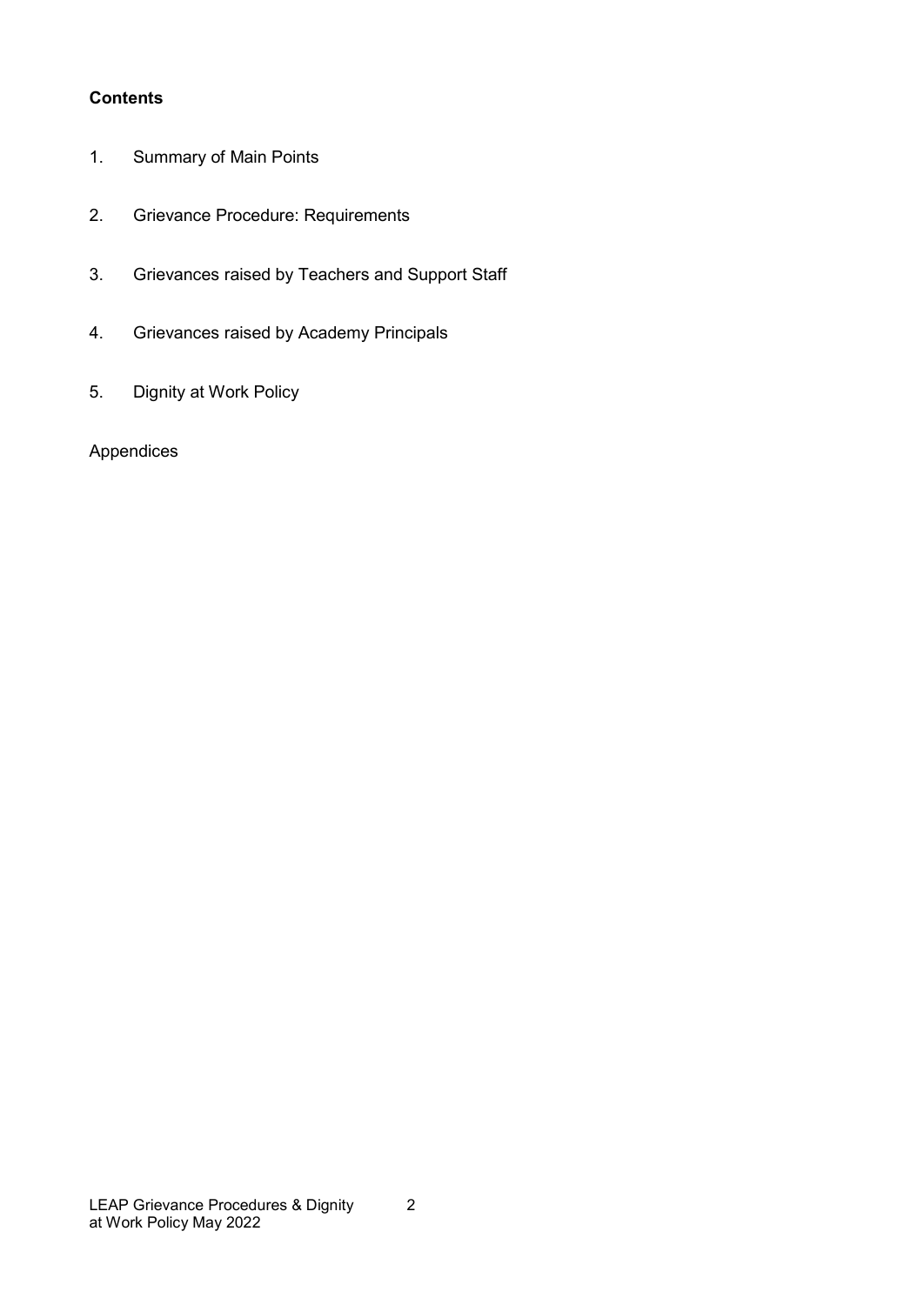## **1. SUMMARY OF MAIN POINTS**

- 1.1 Grievances will occasionally occur and can involve working arrangements, colleagues or conditions of service.
- 1.2 Conditions of service matters should not be discussed under Grievance Procedures but be referred to the Academy Principal or Chief Executive in the case of Trust employees.
- 1.3 Utilise informal stages of procedures and talk to the aggrieved party.
- 1.4 Grievances unable to be resolved informally require serious consideration by Heads of Departments; Principals; Governors.
- 1.5 Specified time limits for the consideration of these matters are laid down to ensure a speedy resolution of any differences.
- 1.6 Complaints regarding harassment or bullying should also be raised under the grievance procedure. **Refer to the Dignity at Work Policy outlined at section 5 of this policy.**

#### <span id="page-2-0"></span>**2. ADVICE FOR PRINCIPALS AND GOVERNORS ON THE REQUIREMENTS OF THE GRIEVANCE PROCEDURE**

- 2.1 The Trust's Academies should, in the first instance, encourage staff to seek informal resolutions of any difficulties that may arise. This informal stage may include, for example, the intervention of a "friend" and/or the assistance of a Governor. Details of the formal the intervention of a "friend" and/or the assistance of a Governor. procedures to be adopted where the informal stages have not proved successful are to be found in this document.
- 2.2 The School Standards and Framework Act 1998 places grievance procedure "under the control of each Local Governing Body and gives Governors the responsibility to establish the grievance procedure for its Academy.
- 2.3 Governors will seek advice from the Trust's HR advisor in cases where the grievance is complex or where conditions of service are the issues.
- 2.4 Employment legislation imposes an obligation on employers to specify in each written statement of particulars of terms of employment, the person, by description or otherwise, to whom the employee can apply for the redress of any grievance they may have relating to their employment. The Education Reform Act gives the Trust/Local Governing Bodies the responsibility for notifying all employees at the Trust of the grievance procedure it has adopted.
- 2.5 This document details the grievance procedures for all Trust and Academy staff, Principals, teachers and support staff. The procedures outline Local Governing Bodies set up the machinery, i.e. a delegated committee, to deal with grievance matters. Formal transfer of powers to a committee will require a panel of three Governors to be present when the decision is taken.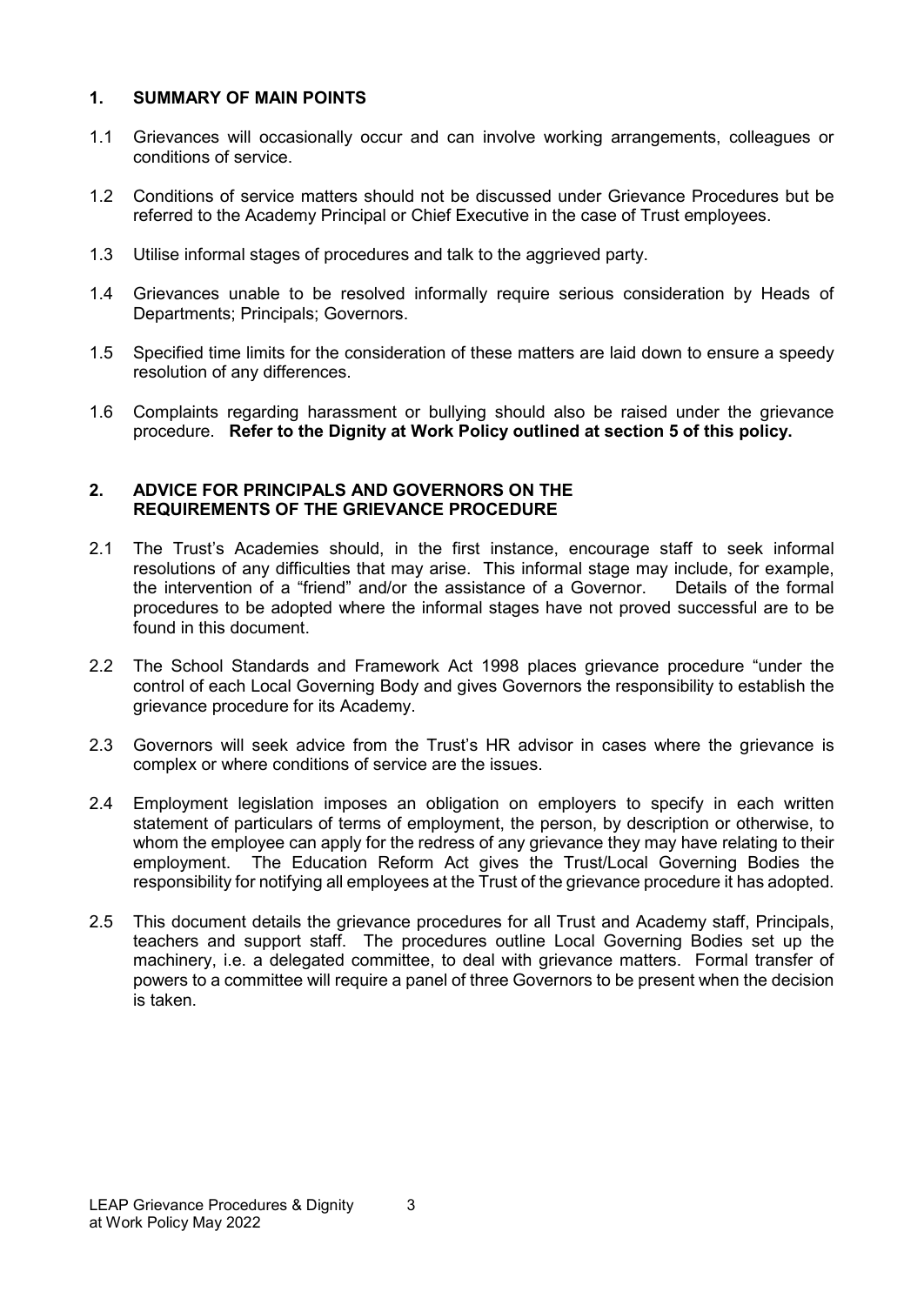# <span id="page-3-0"></span>**3. GRIEVANCES RAISED BY TEACHERS AND SUPPORT STAFF**

3.1 At all stages in the procedure an employee has the right to consult with and be accompanied by a trade union/professional association representative or colleague.

Procedure for the Resolution of Grievances by Local Governing Bodies (LGB)

- 3.2 Where an employee has a grievance which involves another member of staff, she/he should endeavour to resolve the matter by a direct approach to the member of staff involved, or if necessary, raise the matter with an appropriate Academy leader.
- 3.3 Where a meeting is requested with an appropriate Academy leader, the request should be submitted in writing and granted within five working days.
- 3.4 If, after any action to resolve the grievance taken by the appropriate Academy leader, the individual remains dissatisfied, she/he may request an interview with the Principal. The interview should be arranged within 10 working days.
- 3.5 Where the above outlined procedure has not resolved the matter, formal notice of a grievance should be submitted in writing with any supporting documentation, to the LGB Chair.
- 3.6 Where the grievance is raised against the Principal, every endeavour should be made to resolve the matter by direct approach to the Principal. If it is not resolved within 10 working days, it should be referred to the Chief Executive and a meeting held with the aim of resolving the issue. If, after any action to resolve the grievance taken by the Chief Executive, the individual remains dissatisfied, the matter should be referred to the Trust Chair A meeting of the appropriate Board of Trustees' Committee will then be convened.
- 3.7 A formal grievance hearing will be considered by the delegated Board of Trustees' Committee within 10 working days The relevant parties should be present. Refusal to attend, however, by any one party shall not invalidate the proceedings. In the event of non-attendance written submissions may be submitted and will be considered.
- 3.8 The decision of the Board of Trustees' Committee will be communicated to the employee at the close of the hearing and confirmed in writing by the Trust Chair or Clerk to the Board of Trustees. The employee has the right of appeal to the Board of Trustees' Appeals Panel (which will be different Trustees to those at the original hearing). An appeal should be submitted, in writing, within seven calendar days of receipt of the written confirmation of the original decision. The letter of appeal should outline in some detail the grounds the employee believes are necessary for submitting an appeal. The decision of the Appeal Panel will be final.

## <span id="page-3-1"></span>**4. GRIEVANCES RAISED BY PRINCIPALS**

4.1 At all stages in the procedure a Principal has the right to consult with and be accompanied by a trade union/professional association representative or colleague.

## Procedure for the Resolution of Grievances by Principals

- 4.2 Where a Principal has a grievance which involves another member of staff, she/he should endeavour to resolve the matter by a direct approach to the member of staff involved.
- 4.3 Where a direct approach does not resolve the matter, or where the grievance is with the Local Governing Body, the complaint should be submitted in writing with any documentation, to the Trust Chair.
- 4.4 The formal grievance hearing will be considered by a committee of the Board of Trustees within 10 working days . The relevant parties should be present. Refusal to attend, however,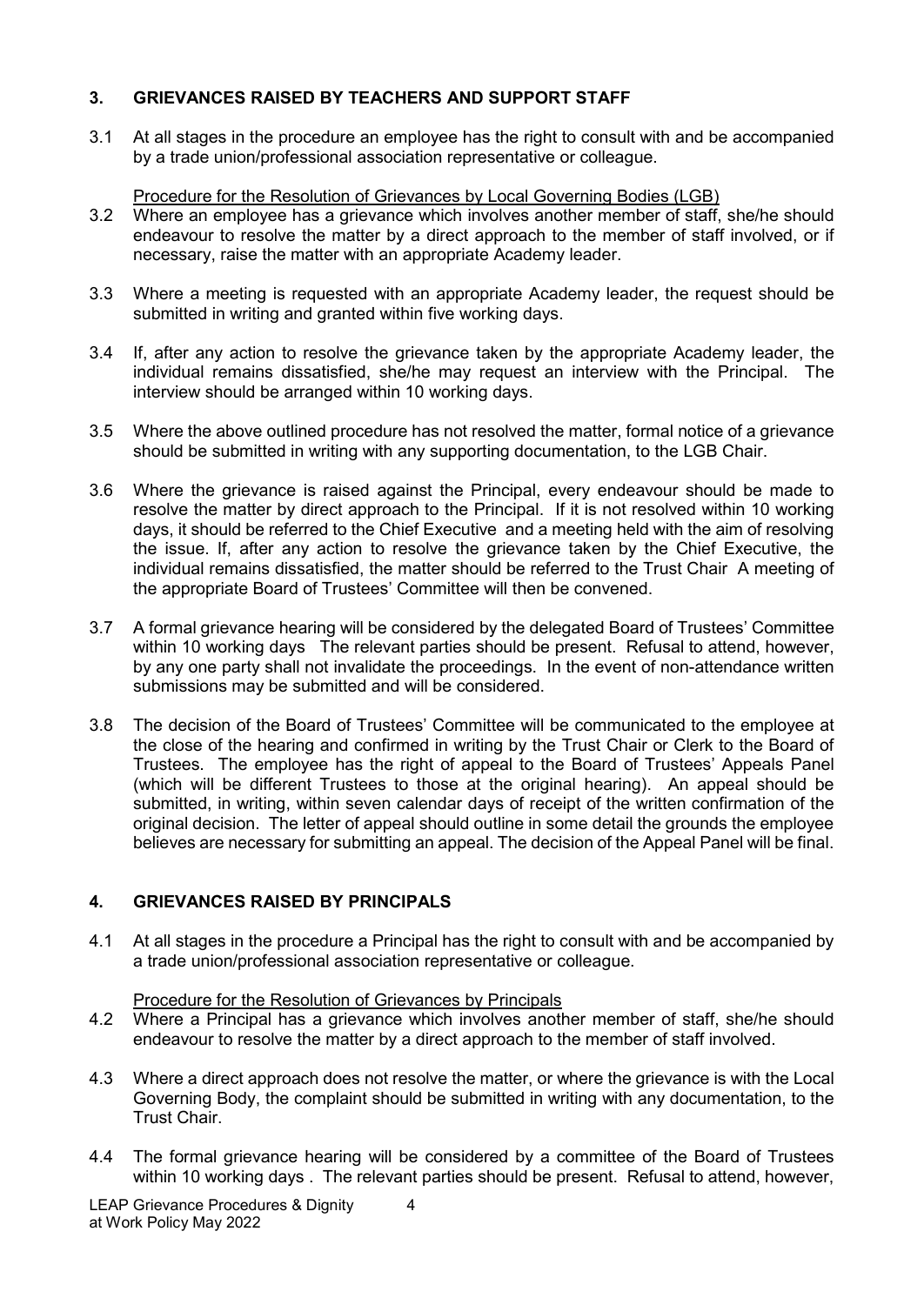by any one party shall not invalidate the proceedings. In event of non-attendance written submissions may be submitted and will be considered.

4.5 The decision of the committee of the Board of Trustees will be communicated to the Principal at the close of the hearing, and confirmed, in writing, by the Clerk to the Board of Trustees. The employee has the right of appeal to the Board of Trustees' Appeals Panel (which will be different Trustees to those at the original hearing). An appeal should be submitted, in writing, within seven calendar days of receipt of the written confirmation of the original decision. The letter of appeal should outline in some detail the grounds the employee believes are necessary for submitting an appeal. The decision of the Appeal Panel will be final.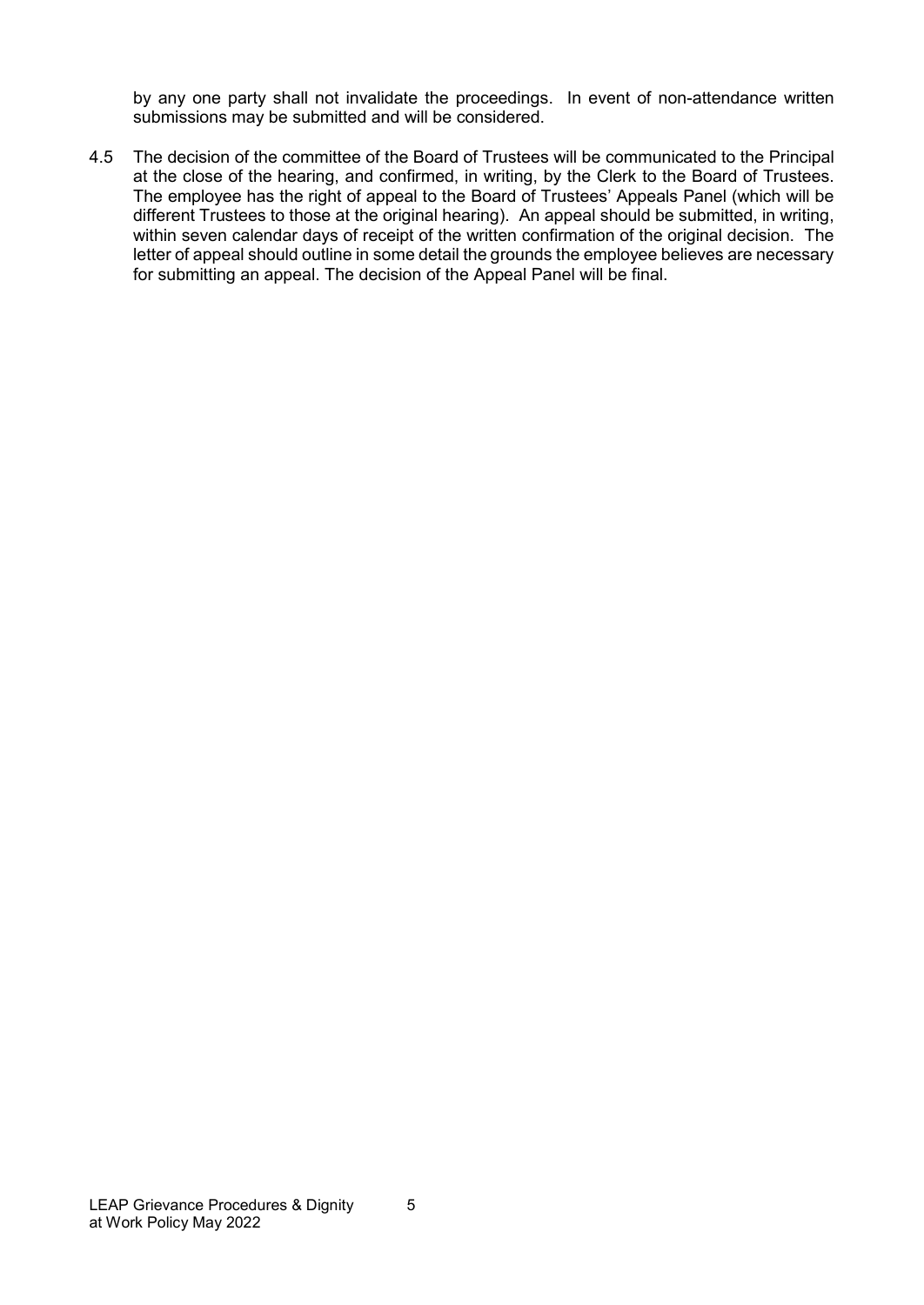# **5. DIGNITY AT WORK – POLICY & PROCEDURES**

LEAP Multi-Academy Trust will actively challenge all forms of prejudice and discrimination and ensure that all priorities encompass an equalities approach

All LEAP employees will treat each other with fairness and respect, our diverse needs and strengths will be understood and valued

LEAP Multi-Academy Trust aims to provide a working environment where all its employees are treated with dignity and respect and are valued for their skills and abilities. It is firmly opposed to all forms of harassment and bullying at work and promotes every employee's entitlement to carry out their duties without fear of being subjected to unreasonable behaviour.

Unreasonable behaviour can take many forms and can range from physical attack to subtle comment. It can include actions, jokes or suggestions that might create a stressful working environment or the production, distribution, display or communication/discussion of material that may give rise to offence. It can also include behaviour which deliberately or inadvertently excludes individuals from normal activities in the workplace. Examples of unreasonable behaviour can be seen in **Appendix 1.**

The Trust has both a moral and legal duty to provide a working environment where dignity is preserved and is free from all forms of harassment and bullying **(see Appendix 2).**

Incidents of harassment and discrimination are often based on sex or race but are not exclusively so. No individual or group of people should fear unfair treatment arising from their gender, race, religion or belief, culture, age, impairment or sexuality.

All employees are required to comply with this policy whether working at their normal place of work or off site.

It applies to harassment and bullying that takes place during normal working hours and also outside normal working hours, where an individual's actions affect the Trust or has a bearing on any workplace relationship.

Appropriate disciplinary action, including dismissal for serious offences, will be taken against any employee who violates the policy. Violation of the policy may also include those employees who make what can clearly be seen as malicious claims.

#### **Effects of Harassment/Bullying**

Harassment/bullying is a serious problem which has often been dismissed as individuals being oversensitive. The sufferer may feel humiliated and unable to face the harasser. Typical reactions include embarrassment and a misplaced sense of personal guilt.

An individual may find it difficult to tackle the harasser/bully themselves, for fear of not being believed. The resultant pressure can affect a person's health, work performance, promotion and job prospects.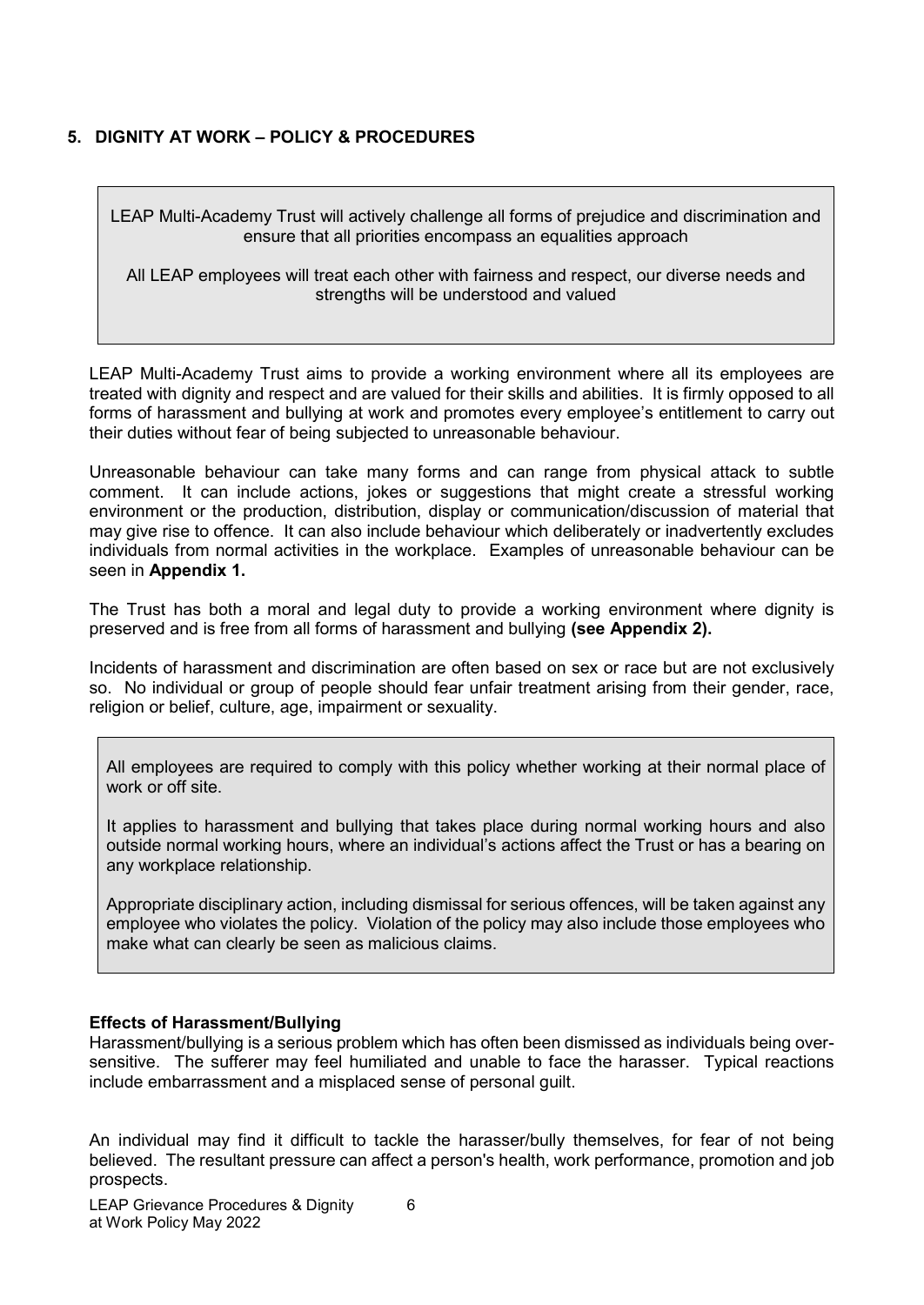For the employer, harassment/bullying can result in increased levels of absence, lost productivity, resignations, damage to the Trust's reputation, tribunal/court cases and payment of potentially unlimited compensation.

## **Counselling**

In addition to the formal and informal procedures set out in this document, an individual may wish to seek counselling where their health or feeling of well-being is being affected by a situation at work.

The Education Support Partnership provides a free 24-hour confidential support and counselling service for all colleagues on 08000 562 561.

Additionally, face to face counselling is available by referral via Academy Principals/Business Manager and/or the Trust's HR Officer for Trust employees.

Any discussion with a counsellor is in total confidence and completely separate from the procedures set out in this document. A counsellor has no formal role in the procedures and in the investigation of complaints. All discussions between counsellor and employee are confidential.

#### **Safeguards**

- Employees rights under the grievance and disciplinary procedures are not affected by this policy.
- An individual's right to legal redress will not be affected by this policy
- All records concerning allegations or complaints of harassment will be treated as confidential.

#### **Aims**

The Policy aims to:

- Ensure the dignity at work of all employees
- Respect and value differences
- Ensure that all employees are aware of the types of behaviour which may constitute harassment and bullying
- Identify individual responsibilities in preventing such behaviour
- Provide procedures which enable complaints to be investigated promptly and appropriately, within agreed time limits, and ensure that effective action is taken to prevent a recurrence
- Provide procedures which recognise the sensitivity of the issues raised
- Provide a working environment in which employees feel confident to bring forward complaints of harassment and bullying without fear of victimisation
- Enhance the Trust's compliance with its legal obligations and policy commitments in relation to equal opportunities
- Provide access to mediation in appropriate circumstances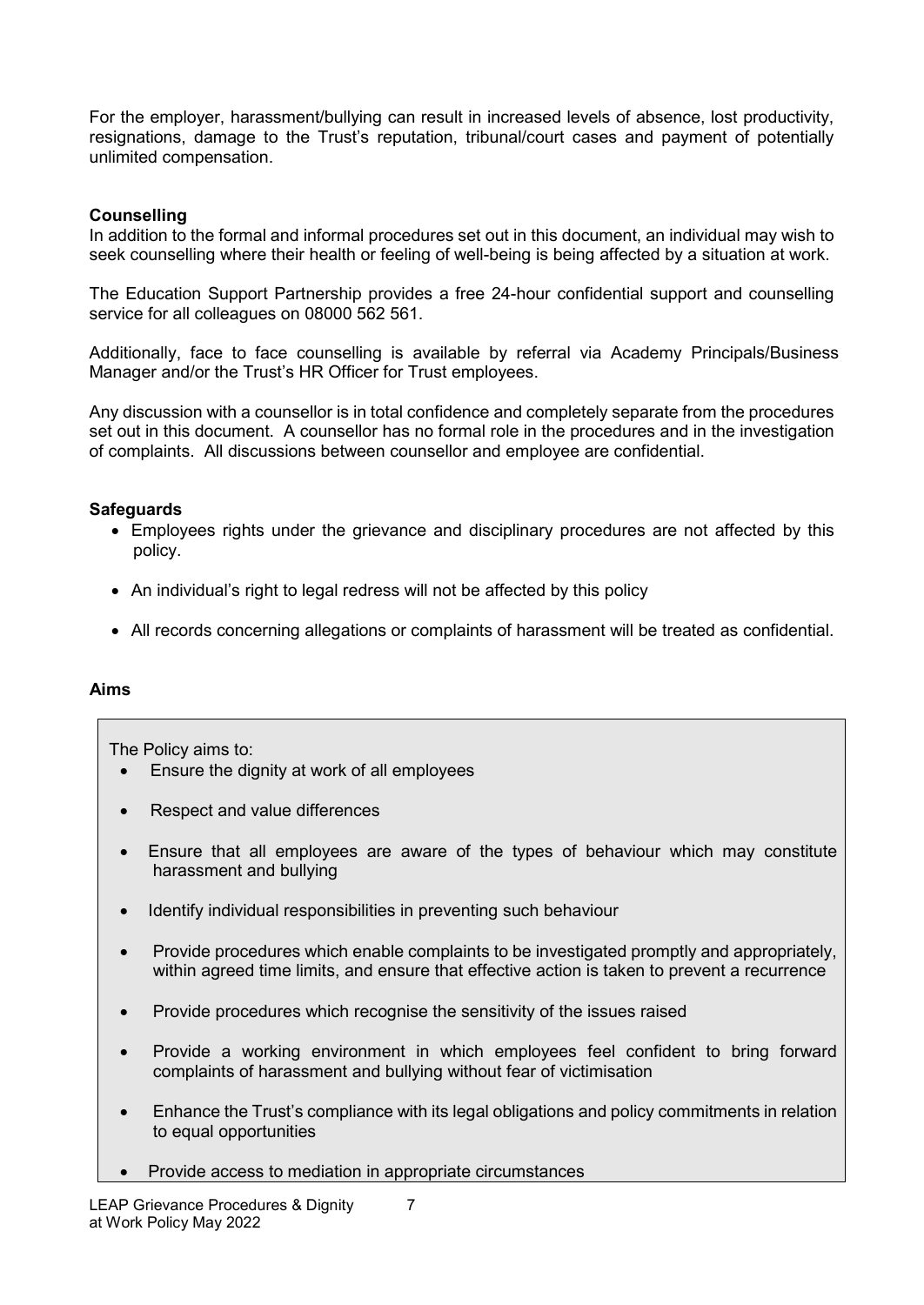- Give access to counselling where sought
- Provide appropriate training and guidance for all individuals involved in the handling of harassment and bullying complaints.

## **Individual Responsibilities**

#### **The Trust's Commitment**

- To accept its legal responsibility to deal with harassment at work and to provide an environment free from all forms of harassment and bullying
- To ensure that all employees are aware of the policy and procedure with regard to harassment and bullying, including providing training to help employees to understand the nature and seriousness of all forms of harassment and bullying
- To provide guidance and training to those responsible for dealing with complaints of harassment and bullying
- To incorporate the Dignity at Work Policy within any appropriate training programmes, eg, induction, management development.

#### **Principals and LEAP Local Governing Bodies (LGB)**

All Principals and LEAP Local Governing Bodies are responsible for promoting a positive working environment and for preventing harassment at work by **(see also Appendix 5**):

- Ensuring that through their own actions or inactions, remarks or other behaviour, they do not conduct themselves in a manner which may reasonably be perceived by other employees as bullying or harassment
- Ensuring that workplace arrangements and practices foster good working relations and behaviour and do not allow scope for harassment or bullying
- Implementing the procedure and ensuring that all employees are made aware of the Trust's policy with respect to Dignity at Work
- Abiding by the terms of the policy guidelines for Academy Principals on Dignity at Work.

#### **Employees (see also Appendix 4)**

- To treat their colleagues and customers with dignity and respect and take responsibility for their behaviour, in accordance with this policy and the law.
- Not to harass/bully any other member of staff and to discourage any forms of harassment/bullying
- To support colleagues who are being harassed or bullied.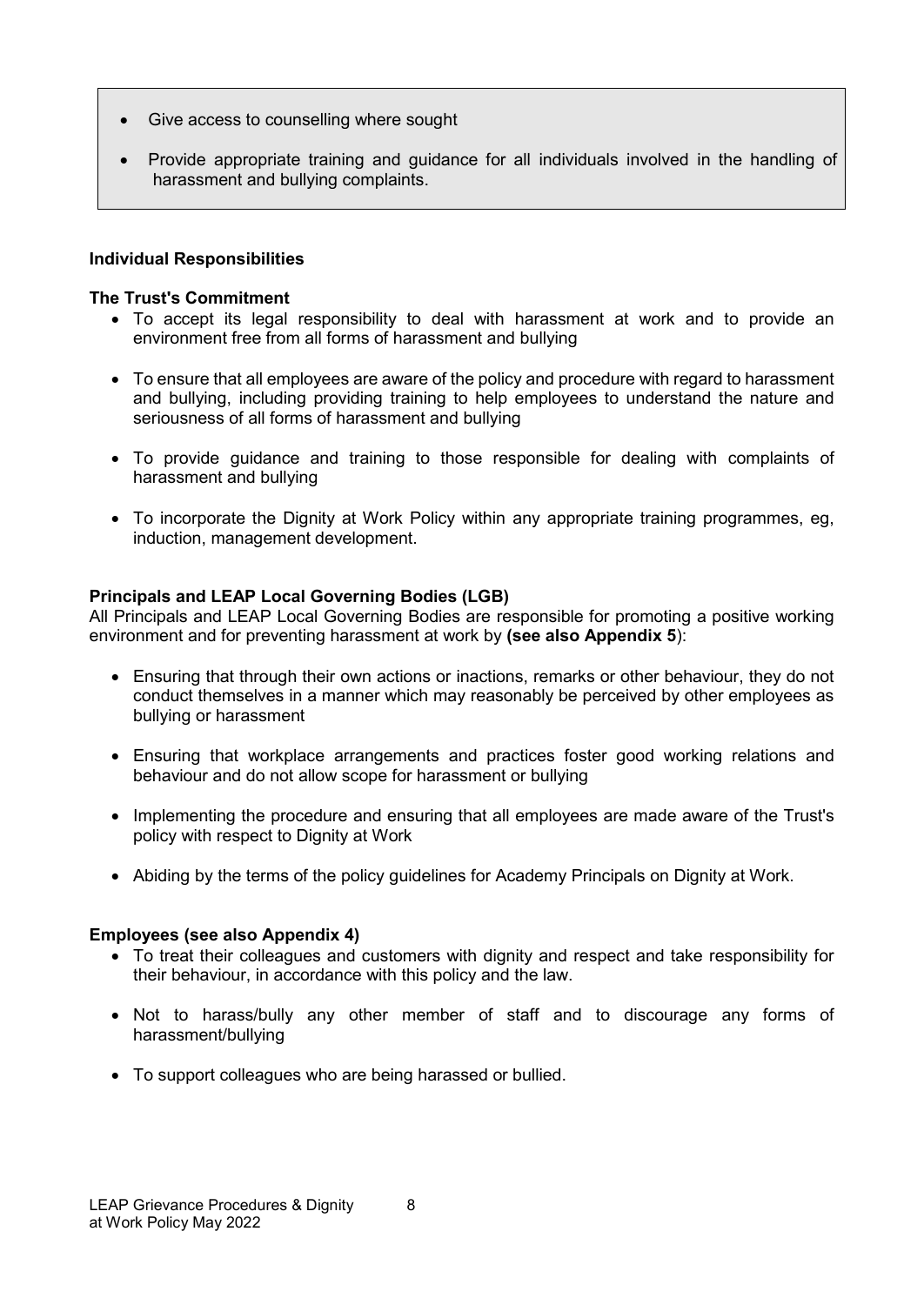#### **Trade Unions/Professional Associations**

- To support the Trust in its efforts to provide a working environment free from harassment and bullying
- To help inform the workforce of the policy and to encourage employees who may have a problem to use the procedure available to them
- To advise their members accordingly in cases where they appear to be making malicious claims
- To advise their members of their rights and responsibilities under the policy and to represent members as and when appropriate.

#### **Legal Action**

Where harassment or bullying takes place, this may constitute a criminal offence. If pursued, the complainant who has suffered harassment may take legal action against the harasser.

#### **Monitoring**

Records of complaints will be monitored to identify problem areas and possible corrective action. Individual complaints will also be monitored to ensure they are promptly and effectively resolved and that no victimisation or retaliation occurs.

#### **Victimisation**

All employees shall be protected from intimidation, victimisation or discrimination for filing a complaint or assisting in an investigation. Individuals who retaliate against an employee for complaining about harassment or bullying, or for assisting in any investigation or being a witness, will be dealt with in accordance with the Trust's Disciplinary Procedure. Such conduct will be regarded as a serious disciplinary matter which may result in action being taken, up to and including dismissal.

#### **Confidentiality**

All parties concerned will treat complaints of harassment or bullying in confidence. Disciplinary action may be taken against any person revealing the nature of any disciplinary action taken against a bully/harasser.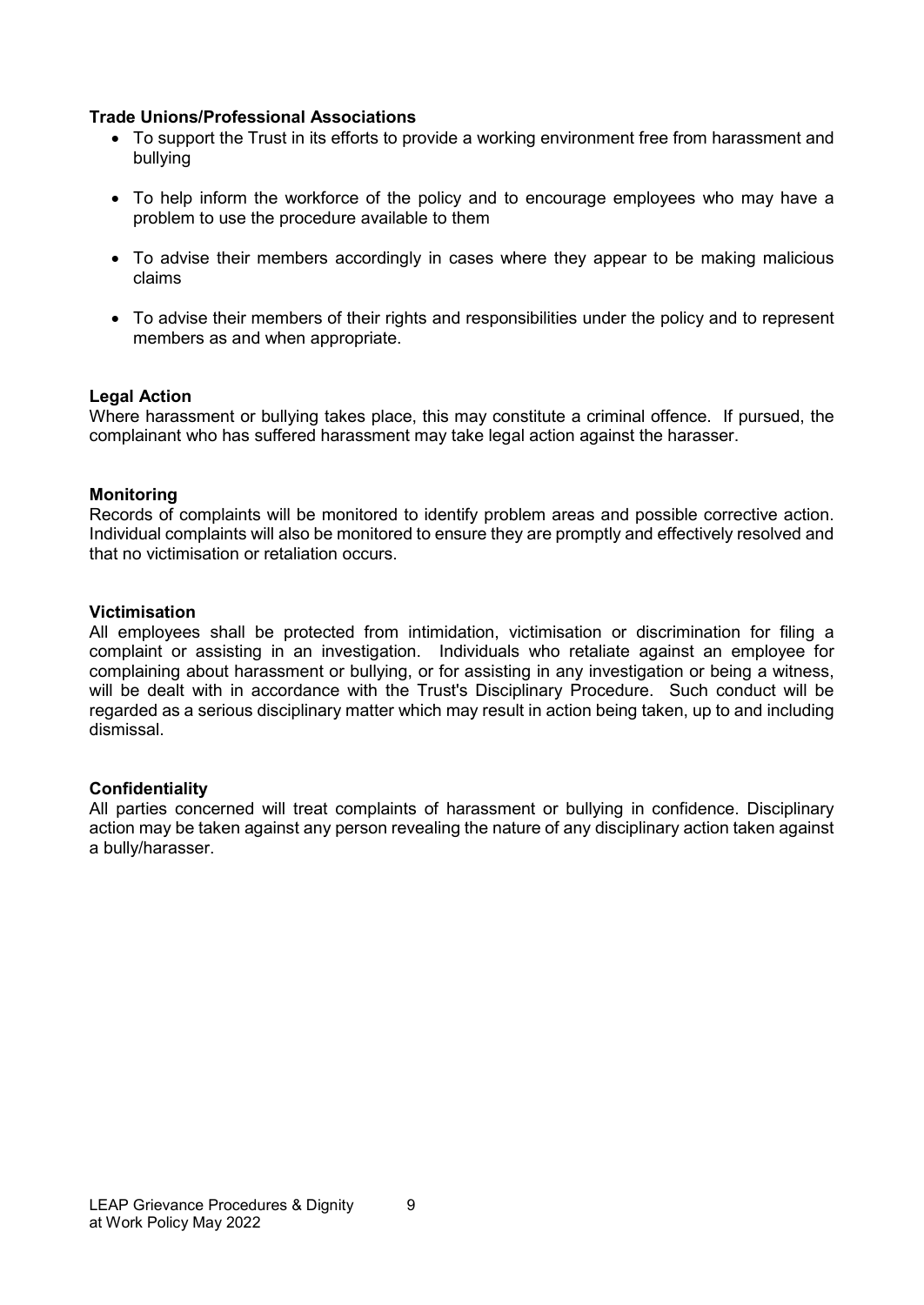## **Procedure for Dealing with Harassment/Bullying**

Allegations of harassment and bullying need to be dealt with in a sensitive and timely manner, ensuring minimal stress for both the complainant and the alleged perpetrator, and also allowing a degree of flexibility appropriate to the individual circumstances of each case.

If at any stage in the procedure an individual does not receive a response as required within this policy, or where the response is considered inappropriate, the individual is entitled to raise a grievance in the usual manner.

An individual who believes they have suffered from harassment or bullying is advised to keep a personal record of the event(s). Such records should include details of the date, time and place of the event, the name of the alleged harasser, details of the incident, names of witnesses, if any, and any action taken to attempt to remedy the problem. These records should be made as soon as practicable after the event(s) occurred.

#### **Informal Action**

Wherever possible, an employee who believes that he or she has been the subject of harassment or bullying should in the first instance ask the person to stop the offensive behaviour.

Help may be sought from a colleague, Principal, a member of the LGB or union/professional association representative. A colleague may be of assistance particularly where they have been a witness to the events. Employees are therefore encouraged to be supportive of anyone needing help in challenging harassment/bullying at work.

If the complainant finds it too difficult to speak to the alleged harasser/bully directly, the complainant may wish to consider writing to the individual or using a third party, such as a colleague, Principal, a member of the LGB, union/professional association representative as an intermediary.

The initial, informal approach should be made as soon as possible after the events have occurred. The complainant may exercise their right to move to formal procedures where matters at this stage are not being dealt with in a timely manner.

Where informal action has been taken to resolve the complaint, any records maintained should merely record the action taken and should not contain any implied decision that harassment had or had not taken place.

## **Formal Action**

The nature of the harassment/bullying will influence whether an attempt at informal resolution is appropriate. Subject to the complainant's agreement, informal measures should be encouraged in most circumstances. Formal action may be appropriate when:

- The harassment/bullying is too serious to be open to informal resolution
- The harassment/bullying persists after informal attempts at resolution
- The person complaining of harassment/bullying prefers to use the formal procedure.

Where formal action is deemed appropriate:

1. The complainant should submit their complaint, in writing, in accordance with the Trust's Grievance Procedure.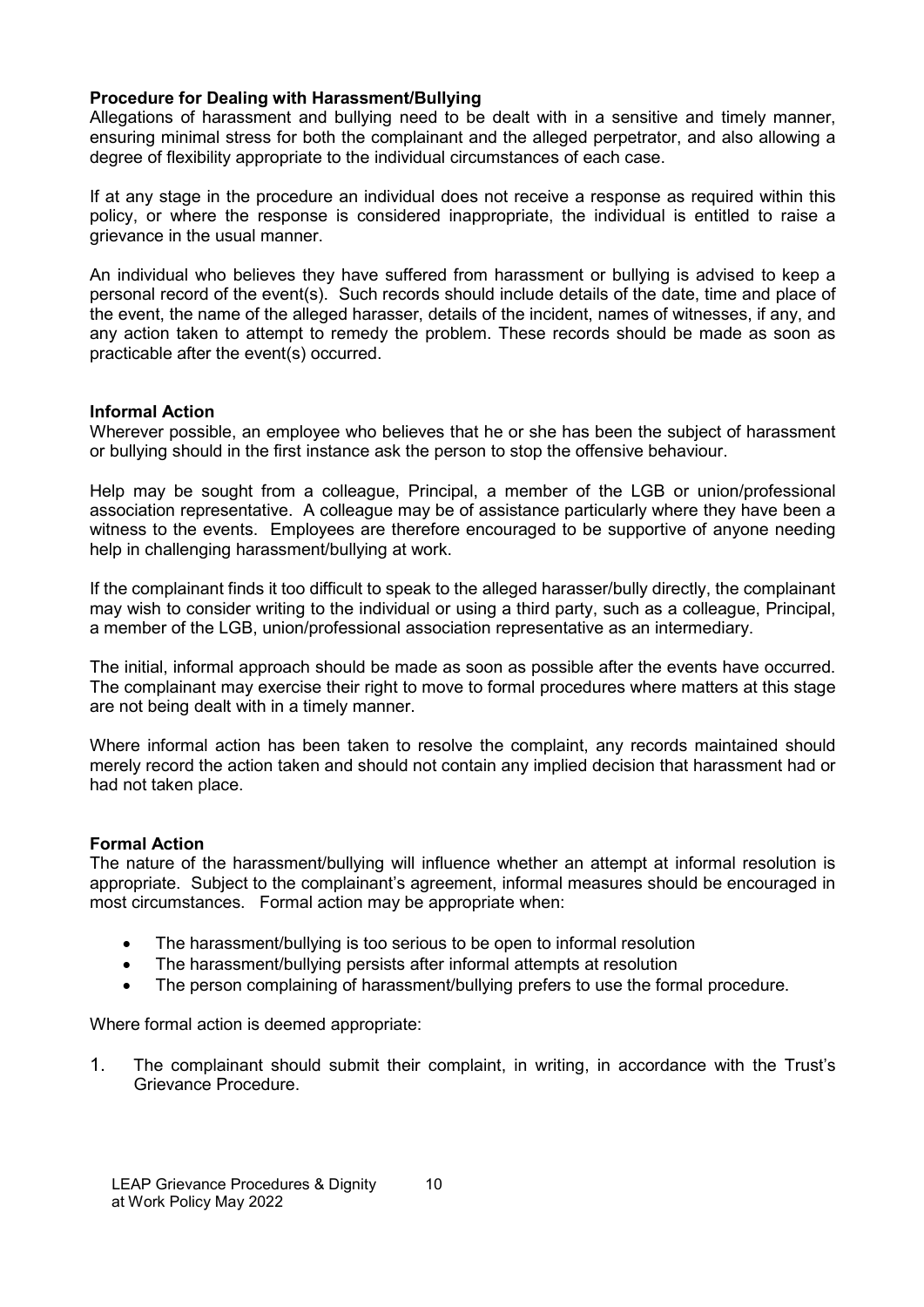The complaint should give:

- The name of the alleged harasser(s)
- The nature of the problem
- The dates of any incidents
- Details of any informal action taken.

An employee may ask a union/professional association representative or other work colleague to submit a written complaint on their behalf. In the case of another work colleague, the complainant must clearly authorise that individual to act in that capacity.

- 2. The Principal, Line Manager, Chief Executive, LGB Chair of or other designated person receiving the complaint should formally acknowledge receipt of the complaint within 10 working days.
- 3. Following receipt of the complaint the Principal, Line Manager, Chief Executive, LGB Chair or other designated person will convene an investigating panel of at least two senior members of staff or members of the LGB unconnected with the case, to carry out an investigation in accordance with the Grievance Procedure. The investigation should be completed within an agreed timescale. The Trust's HR Officer will provide support when conducting the investigation.
- 4. Wherever possible, steps will be taken to ensure that the panel composition is sensitive to the nature of the complaint.

(Details of the role of the "Investigation Officer(s)" can be found in **Appendix 3).**

- 5. The alleged bully/harasser should be informed in writing of the nature of the allegation made against them and given the opportunity to respond. Where appropriate, action may be taken to separate the complainant and the alleged harasser in the workplace during the investigation. Dependent on the nature of the allegation the alleged harasser may be suspended on full pay in accordance with the provisions of the Trust's Disciplinary Procedure. (Suspension is not a sanction and does not imply that any decision has been made regarding the allegations.) When considering the separation of the alleged harasser and victim, account will be taken of any potential claim of victimisation as a result of such a move.
- 6. Both the complainant and the alleged harasser are entitled to representation by a work colleague or trade union/professional association representative throughout the procedure.
- 7. The Investigating Officer(s) will submit a report of the findings of the investigation to the Principal/Chief Executive/LGB Chair, as appropriate who will then consider whether further action(s) is necessary. On receipt of the report it is expected that the Principal/Chief Executive/LGB Chair will make a decision and hold separate meetings with the complainant and the alleged harasser within 10 days. If this is not achievable within the timescale all parties will be notified appropriately in writing.
- 8. If at the end of the investigation, it is decided that harassment may have occurred, a disciplinary hearing will be convened as soon as is reasonably practicable in accordance with the Trust's Disciplinary Procedure.
- 9. Where the complaint is not upheld no record of the investigation will be kept on the alleged harasser's personal file.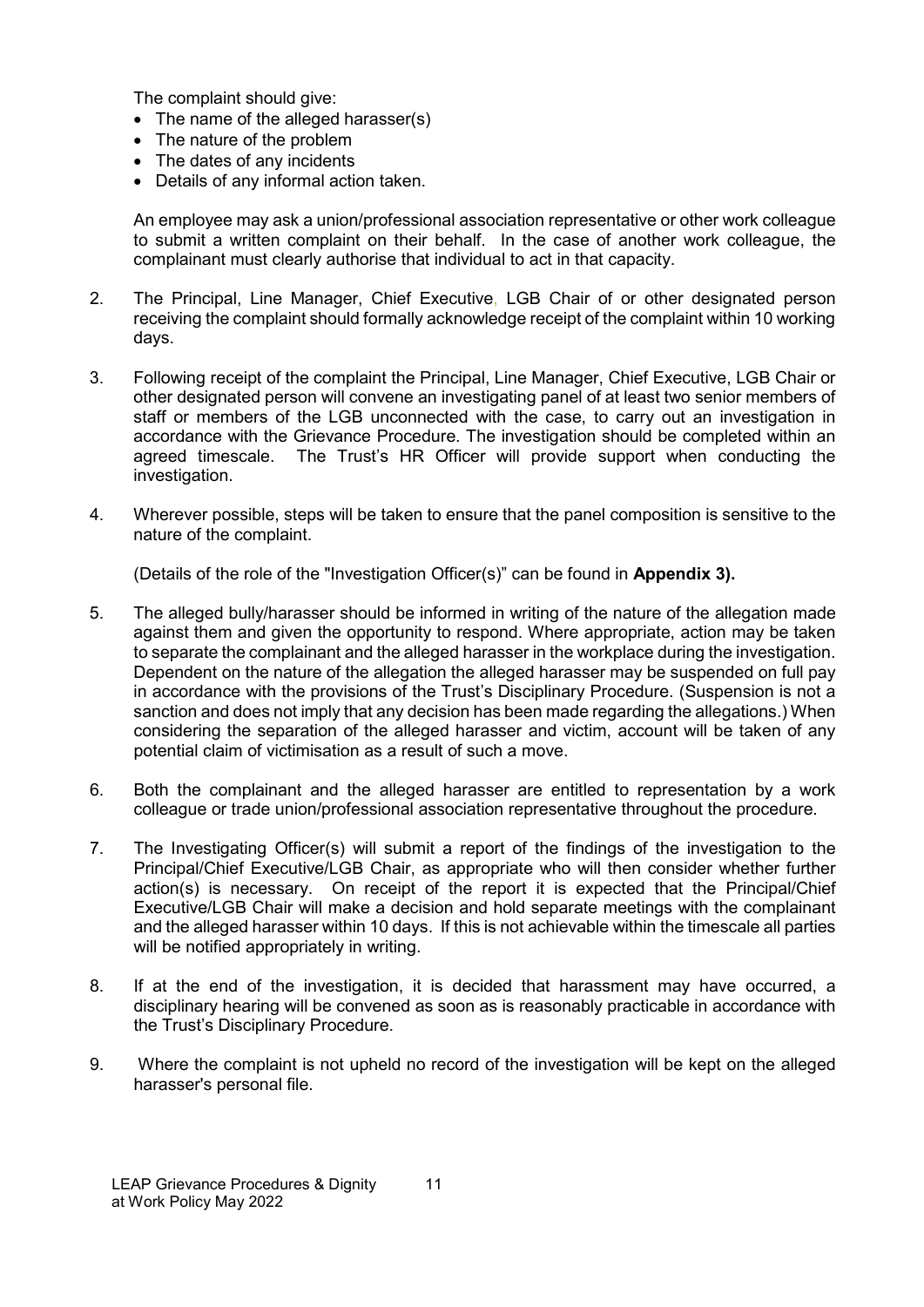#### **Appeals Process**

Where the complaint is not upheld, the complainant has the right to appeal against the decision within 7 calendar days of receipt of the decision. The appeal should be in accordance with the Trust's Grievance Procedure.

Where the alleged harasser/bully is unhappy with the operation of the procedures, they should raise their concerns in any disciplinary hearing, if appropriate, or they may wish to utilise the Trust's Grievance Procedure.

#### **Disciplinary Procedure - Variation to the Trust's Normal Procedure**

The investigation undertaken under paragraph 3 will serve as the investigation for the purposes of the Trust's Disciplinary Procedure.

The complainant will be informed in writing of the decision of the disciplinary hearing and of any subsequent appeal. This will be on the clear understanding that this information is confidential to the complainant. The complainant has no right of appeal against the outcome of any disciplinary hearing in respect of the alleged harasser.

Where a complaint is upheld and it has been agreed that it is necessary to transfer one party, the complainant should be given the choice of remaining in their post or transferring to another location.

Where a complaint is not upheld, consideration may be given to transferring or rescheduling the work of one of the employees concerned, rather than requiring them to work together.

#### **Mediation**

Mediation can be a valuable resource in helping to resolve harassment and bullying complaints. It can be used where informal discussions have failed to resolve the matter satisfactorily or where a complainant feels that the matter needs raising more formally. Both sides must agree to mediation and either side has the right to withdraw during the process. If mediation does not resolve the issue, then the complainant still has recourse to the formal procedure.

Where required, mediation can be sourced and commissioned via the Trust's HR Officer. The timescale and number of sessions required will be dependent upon many factors which may include the complexity of the case, the commitment from the parties involved, the nature of the process used and external events or circumstances.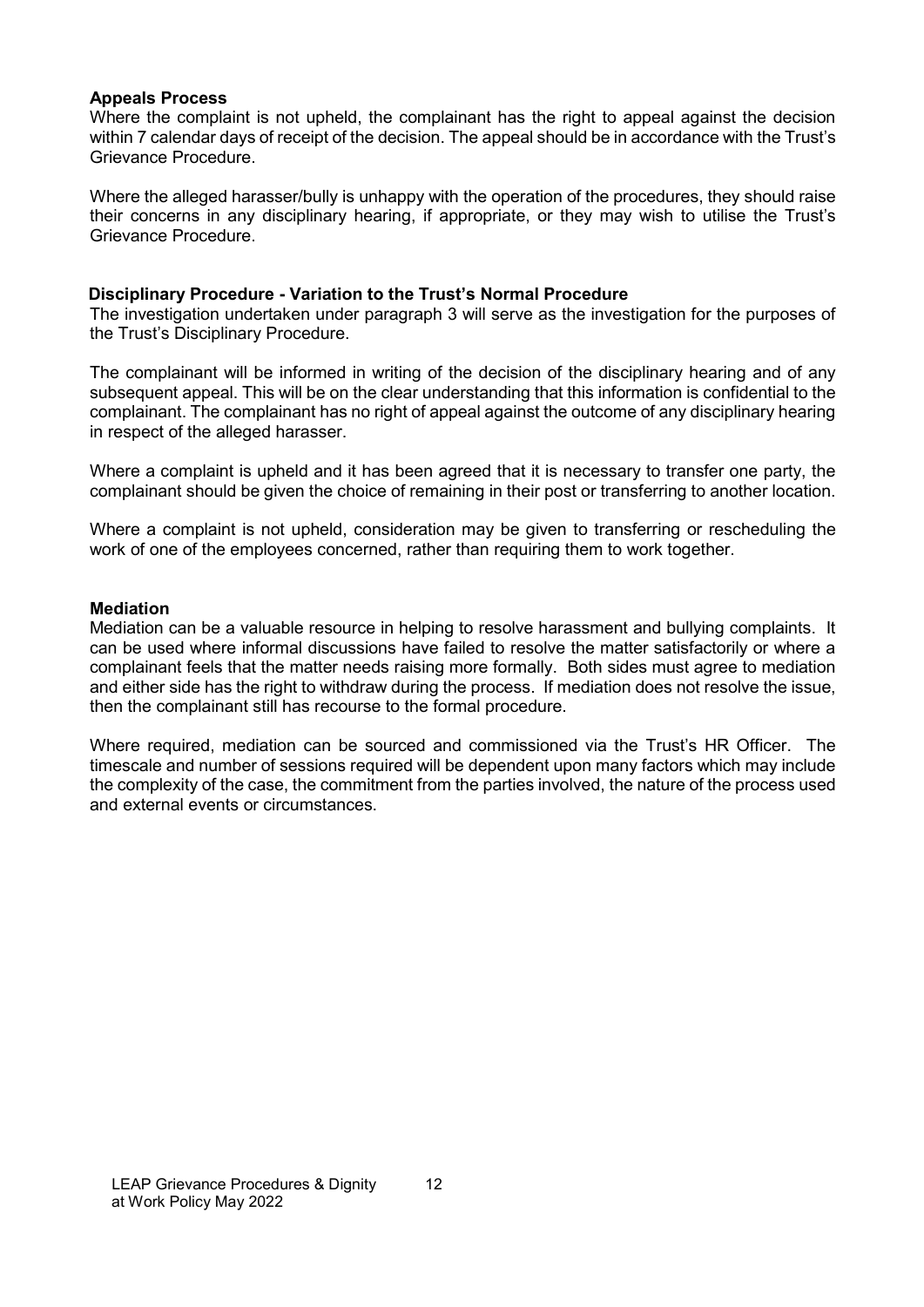Differences of attitude and culture and the misinterpretation of social signals can mean that what is perceived as harassment/bullying by one person may not seem so to another. However, it is the impact of the action and not just the underlying intention of the act which determines what constitutes harassment/bullying of any kind.

The following examples should be used as a guide to assist in understanding what may or may not be considered unacceptable rather than an exhaustive list of types of unacceptable behaviour.

#### **Harassment**

The Advisory, Conciliation and Arbitration Service (ACAS) define harassment as "unwanted conduct affecting the dignity of men and women in the workplace. It may be related to age, sex, race, impairment, religion, nationality or any personal characteristic of the individual, and may be persistent or an isolated incident. The key is that the actions or comments are viewed as demeaning and unacceptable to the recipient."

It may involve action, behaviour, comment or physical contact which is found objectionable or which causes offence, and which can result in the recipient feeling threatened, humiliated or patronised. Examples include:

- Threats or insults
- Offensive or suggestive comments
- Mimicking someone's accent
- Using derogatory or informal slang about people's characteristics, e.g. their impairment, race, religion, sexual orientation, age, physical appearance, gender,
- Pressure for dates
- Offensive jokes or teasing
- Practical jokes
- Offensive gestures or looks
- Staring or leering
- Display of offensive posters, photos or graffiti
- Circulating offensive or suggestive letters or e-mails
- Offensive, suggestive or invasive telephone calls or text messages
- Sending jokes by text
- Posting offensive messages on blog sites or websites
- Filming a person using a mobile phone
- Unwelcome physical contact, even if assuming that someone needs reassurance
- Asking intrusive questions about someone's personal life
- Gossiping about colleagues with other people.
- Expressing strong opinions that could alienate/offend colleagues.
- Physical assault

Deliberate harassment is illegal under the Criminal Justice and Public Order Act 1994. This covers harassment at work on grounds of race, gender, sexuality, impairment, age or any other grounds. The offence carries a maximum prison sentence of six months.

Unintentional harassment may also amount to an offence under the Protection from Harassment Act 1997, where a person pursues a course of conduct which amounts to harassment or which causes a person to fear that violence will be used against them. The offence can be committed even where the perpetrator did not intend their actions to have that effect.

LEAP Grievance Procedures & Dignity 13 at Work Policy May 2022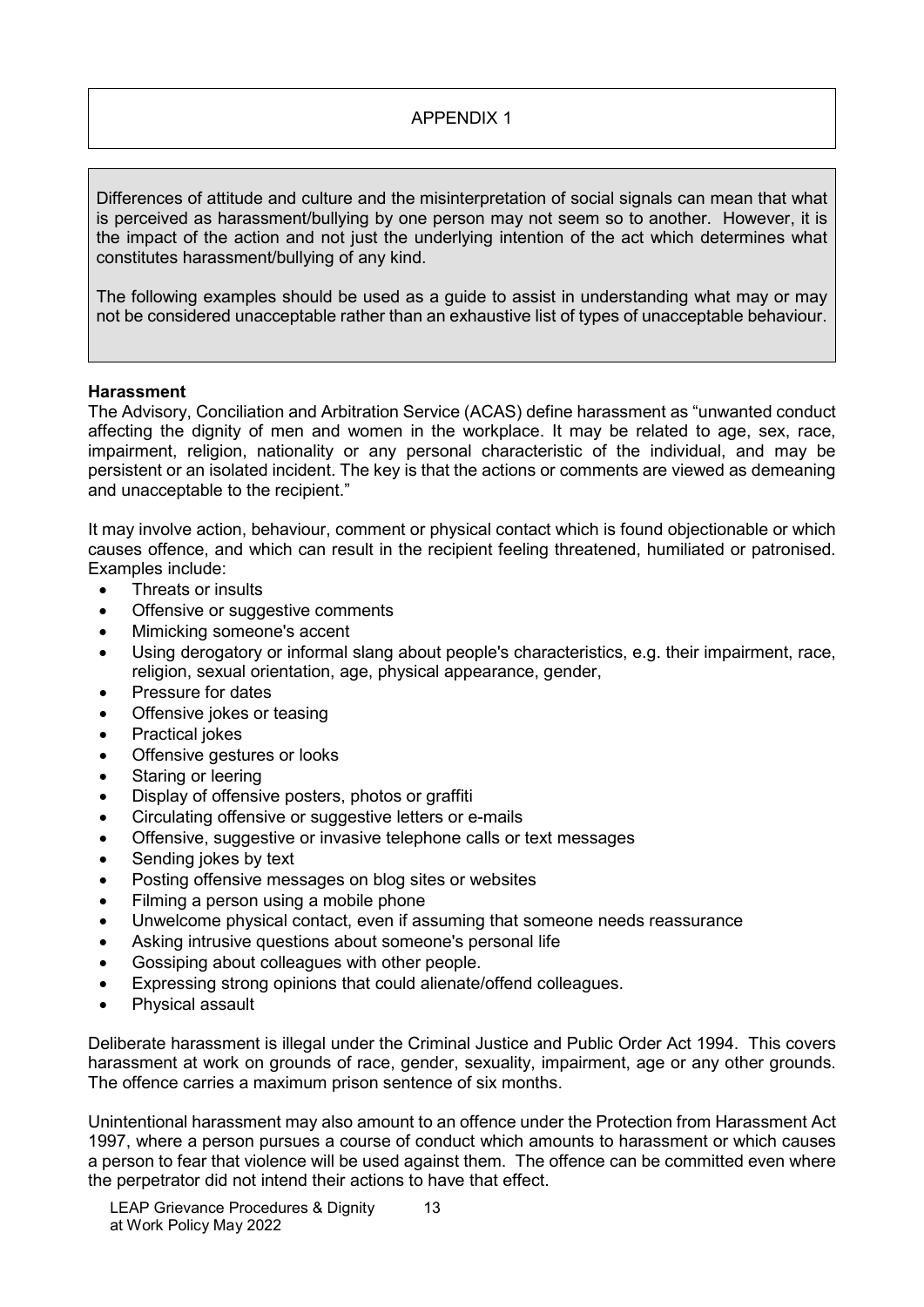| <b>Forms of Harassment</b>   |                                                                                                                                                                                                                                                                                                                                                                                                                                                                                                                                                                                                                                                              |
|------------------------------|--------------------------------------------------------------------------------------------------------------------------------------------------------------------------------------------------------------------------------------------------------------------------------------------------------------------------------------------------------------------------------------------------------------------------------------------------------------------------------------------------------------------------------------------------------------------------------------------------------------------------------------------------------------|
| Sex                          | Unwanted conduct which is offensive to the recipient(s) on the grounds of the<br>recipient's sex or unwanted verbal, non-verbal or physical conduct of a sexual nature.                                                                                                                                                                                                                                                                                                                                                                                                                                                                                      |
|                              | Sexual harassment can affect both men and women.                                                                                                                                                                                                                                                                                                                                                                                                                                                                                                                                                                                                             |
|                              | Unwelcome and unpleasant behaviour towards an individual or group, on the<br>grounds of their race, colour, national or ethnic origin, which is regarded as offensive<br>by the recipient(s).                                                                                                                                                                                                                                                                                                                                                                                                                                                                |
|                              | The Trust has adopted the Stephen Lawrence Recommendation of a racist incident<br>as highlighted in the inquiry report:                                                                                                                                                                                                                                                                                                                                                                                                                                                                                                                                      |
| Race                         | "A racist incident is any incident which is perceived to be racist by the victim or any<br>other person"                                                                                                                                                                                                                                                                                                                                                                                                                                                                                                                                                     |
|                              | In investigating complaints of racial harassment or bullying, regard will be given to<br>the definition of institutionalised racism as defined in the Macpherson report, i.e. "The<br>collective failure of an organisation to provide an appropriate and professional<br>service to people because of their colour, culture or ethnic origin. It can be seen or<br>detected in processes, attitudes and behaviour which amount to discrimination<br>through unwitting prejudice, ignorance, thoughtlessness and racist stereotyping<br>which disadvantages minority ethnic people."                                                                         |
| <b>Disability</b>            | Derogatory remarks, mimicking, invasive personal questions, staring, ostracising,<br>which is directed at any individual with an impairment, or group of disabled people,<br>which results in the individual feeling threatened or compromised.<br>Making<br>assumptions about an individual's ability because of their impairment.                                                                                                                                                                                                                                                                                                                          |
| Age                          | Ridiculing or demeaning behaviour focused towards people because of their age, or<br>making assumptions about lifestyle based on perceived age.                                                                                                                                                                                                                                                                                                                                                                                                                                                                                                              |
| Sexual<br>Orientation        | Behaviour which condemns or ridicules people because of their perceived or actual<br>sexual identity. It includes derogatory remarks, jokes or graffiti which results in the<br>individual feeling uncomfortable, excluded or threatened.                                                                                                                                                                                                                                                                                                                                                                                                                    |
| Religion or<br><b>Belief</b> | Behaviour that is offensive, frightening or in any way distressing. It may be intentional<br>bullying, which is obvious or violent, but it can also be unintentional or subtle and<br>insidious. It may involve nicknames, teasing, name calling or other behaviour which<br>may not be intended to be malicious but nevertheless is upsetting. It may be about<br>the individual's religion or belief or it may be about the religion or belief of those with<br>whom the individual associates. It may not be targeted at an individual(s) but consist<br>of a general culture which, for instance, appears to tolerate the telling of religious<br>jokes. |

#### **Bullying**

Bullying can be described as the use of oppressive behaviour or the abuse of power, which makes the recipient feel threatened, humiliated or vulnerable, and which may undermine their selfconfidence.

Examples include:

• Malicious rumours and allegations, including fabricating complaints from clients and other members of staff

LEAP Grievance Procedures & Dignity 14 at Work Policy May 2022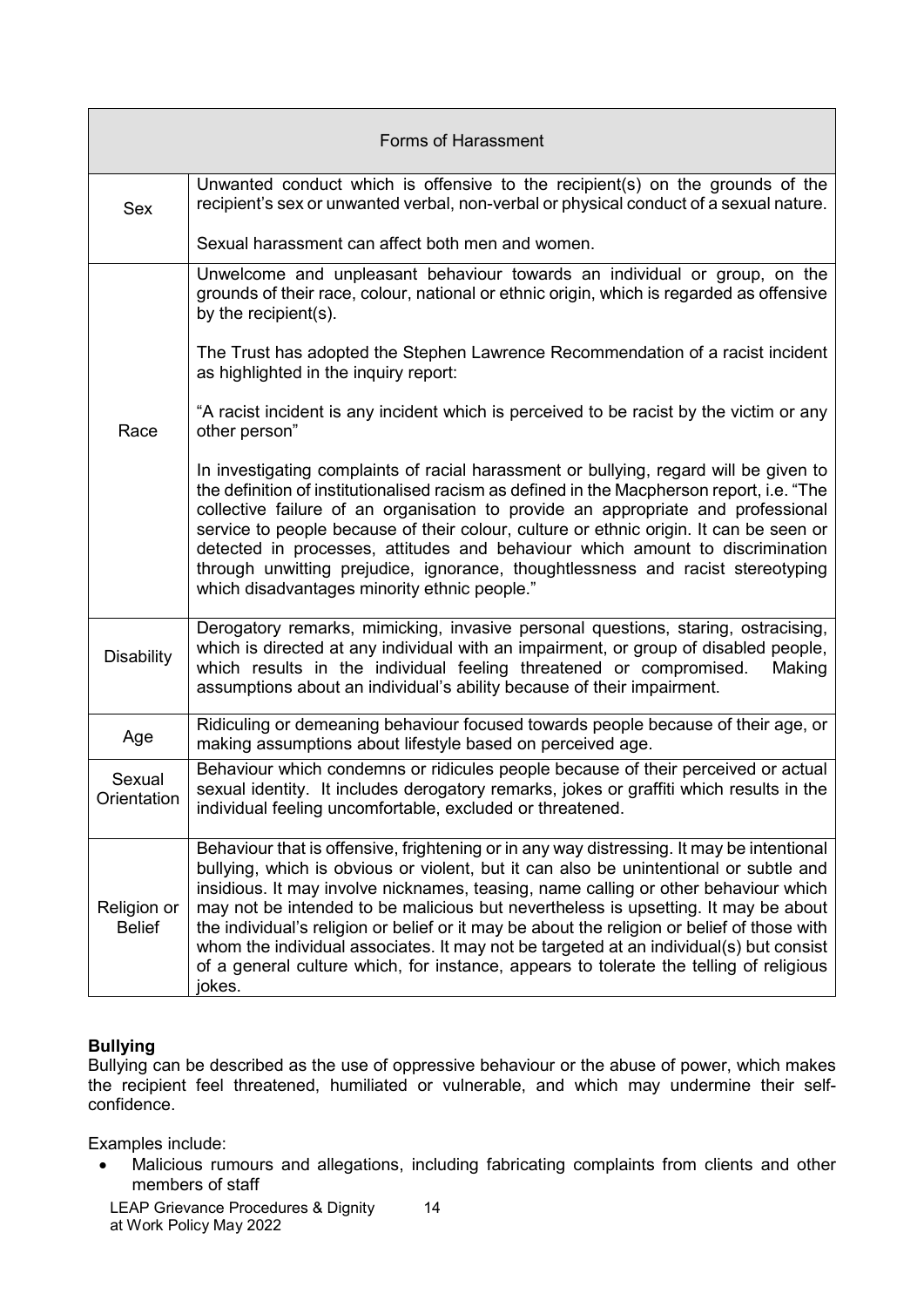- Open aggression, threats, shouting, abuse and obscenities, persistent negative attacks
- Sending aggressive emails (avoid CAPITALS it makes you look like you are shouting!)
- Humiliation, criticism and ridicule, belittling efforts and undervaluing contribution
- Withholding information or training with the intent of deliberately affecting a colleague's performance
- Picking on one person when there is a common problem
- Ostracising, isolating and marginalising an individual, excluding the person from any discussion or decision making
- Removing areas of responsibility, reducing work to menial, routine tasks
- Insulting or offensive remarks made about your appearance, lifestyle, habits or attitudes
- Imposing inappropriate tasks
- Interrupting someone else because you feel what you have to say is more important
- Using appraisals or peer reviews to take out the frustration you feel about someone who irritates you
- Making jokes about someone in front of others with intent to isolate them from the group or excluding them from social gatherings.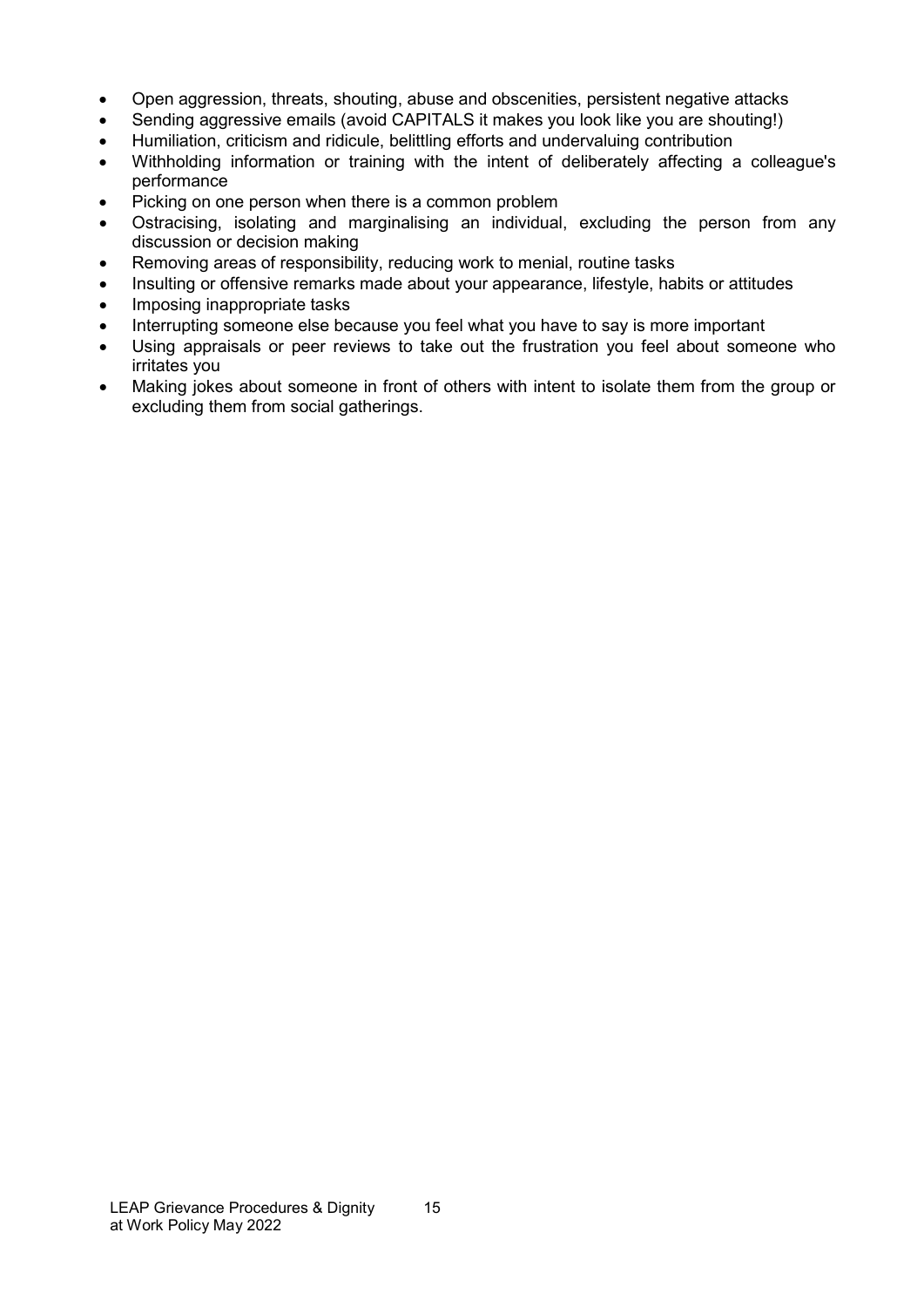## Legislation Relating to Harassment and Bullying

Most forms of harassment and bullying are covered either by government legislation or employment law. Here are just a few examples:

Equality Act 2010 (replaces the Disability Discrimination Acts 1995 and 2005) - includes new provisions on direct discrimination, discrimination arising from disability, harassment and indirect discrimination.

Equality Act 2006 - Gender Equality Duty - Places a statutory duty upon public Authorities when carrying out their public duties to have due regard of the need to eliminate unlawful discrimination and harassment and promote equality of opportunity between men and women.

The Employment Equality (Age) Regulations 2006 - prohibits unjustified direct and indirect age discrimination and the harassment and victimisation on grounds of age.

The Employment Equality (Religion or Belief) Regulations 2003 – prohibits discrimination, harassment or victimisation on the grounds of religion or belief.

The Employment Equality (Sexual Orientation) Regulations 2003 - give protection against discrimination and harassment on the grounds of sexual orientation, including perceived sexual orientation, or by association with another person.

The Race Relations Act 1976 (as amended 2000) - gives protection against discrimination and victimisation on the grounds of colour or nationality. The regulations that amended the Act (Race Regulations 2003) also give a stand-alone right to protection from harassment on the grounds of race and ethnic or national origin.

The Sex Discrimination (Gender Reassignment) Regulations 1999 - prohibits harassment or discrimination of an individual on the grounds of gender reassignment.

Malicious Communications Act 1998 - makes it an offence to send an indecent, offensive or threatening letter, electronic communication or other article to another person.

Employment Rights Act 1996 - an employee can resign and claim constructive unfair dismissal if they can show a breach of contract, which may include the employer's failure to provide reasonable support and a safe working environment.

Management of Health and Safety at Work Regulations 1992 - employers are required to carry out risk assessments to assess the causes of stress at work and introduce measures, as far as practicable, to reduce or prevent it.

The Sex Discrimination Act 1975 (as amended 2006) - prohibits discrimination and victimisation on the grounds of sex or marriage.

Health and Safety at Work Act 1974 - employers are responsible for ensuring, as far as possible, the physical and psychological health, safety and welfare or employees at work, which includes putting into place measure to protect employees from the risk of bullying and harassment.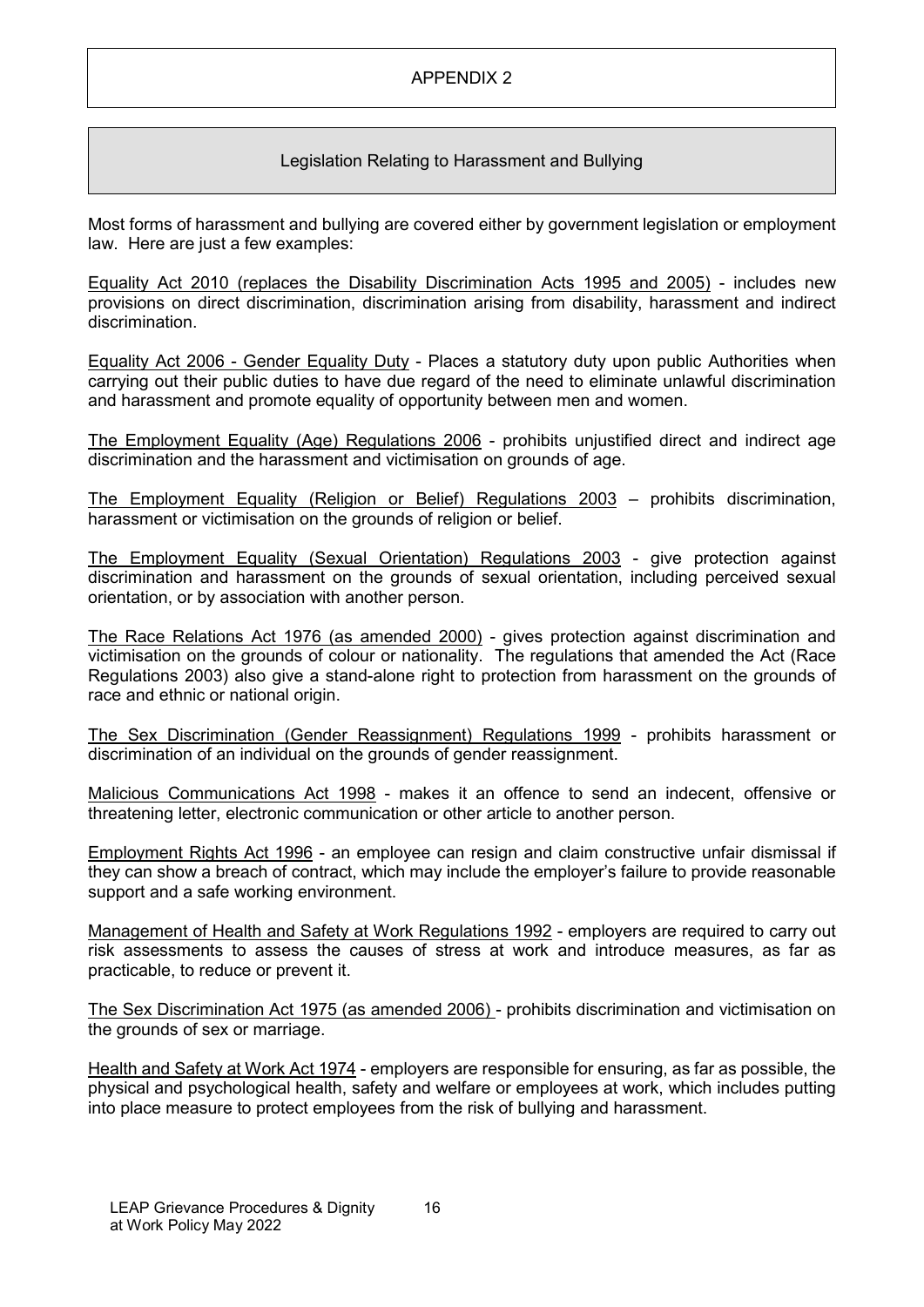# Investigation Officers

The Investigation Officer is responsible for conducting an investigation where a formal complaint or harassment/bullying is brought. Their role is to:

- Meet with the complainant and establish their version of events
- Interview the alleged harasser/bully and establish their version of events
- Identify potential witnesses and others who may have relevant knowledge
- Interview potential witnesses and, where appropriate, obtain signed written statements from them
- Collect and examine documentary and any other evidence relevant to the claim
- Compile a report on the outcome of the investigation
- Present the evidence gathered to the appropriate Principal/Chief Executive/LGB/Trust Chair to enable them to reach a decision
- The Investigation Officer can make a recommendation for mediation between the parties in appropriate circumstances, after consultation with the relevant Principal/ Trust Chair
- To support other managers conducting Dignity at Work investigations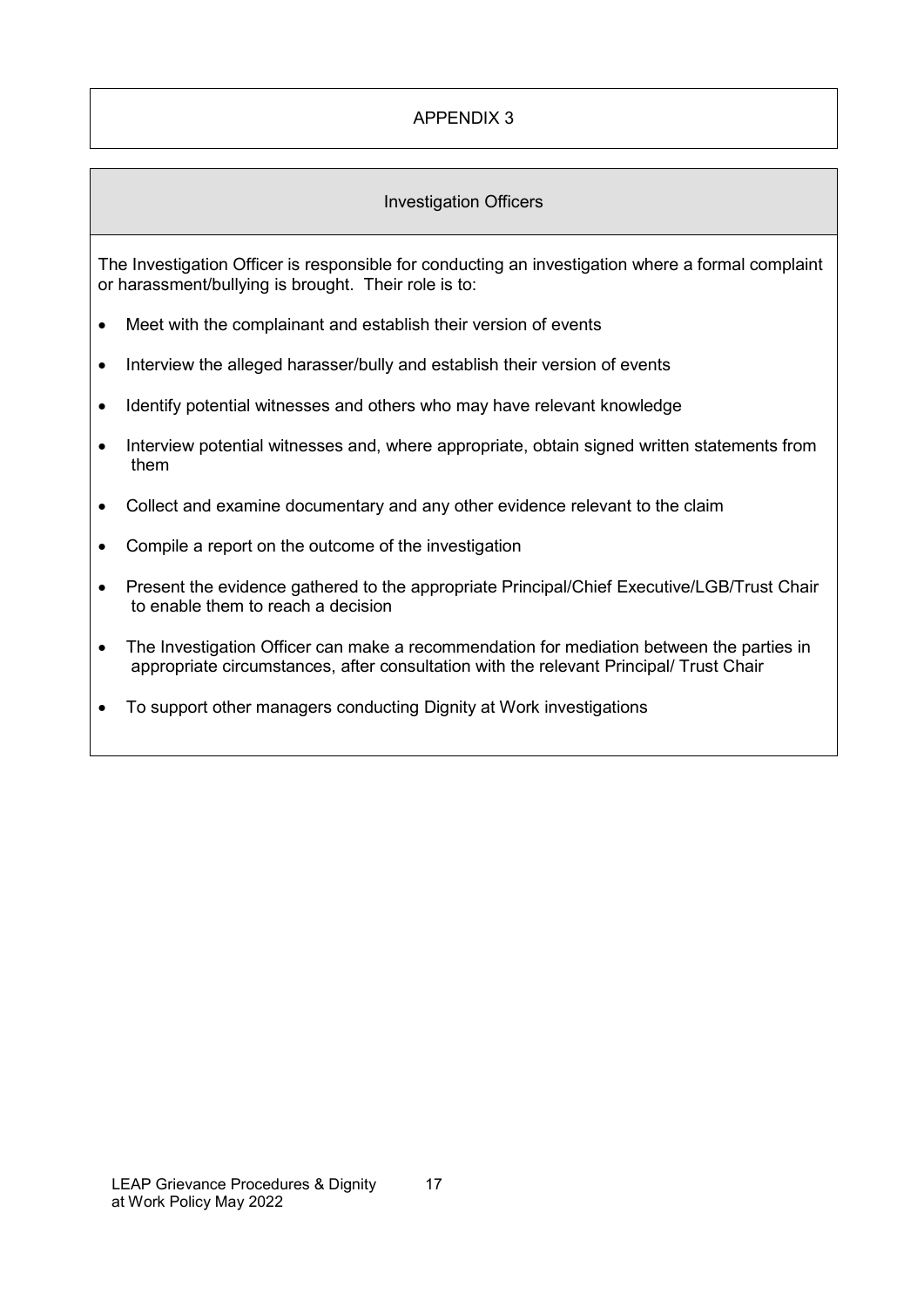## Dignity at Work – Employee Guide

## **Employee Rights and Responsibilities**

It is the responsibility of every employee to:

- Make themselves aware of the contents of the Dignity at Work policy
- Respect the personal dignity of all colleagues
- Behave in a way that is not offensive to others
- Support the Trust in its efforts to eradicate any such behaviour that may threaten the Trust's commitment to ensuring the dignity at work of all its employees.

It is the right of every employee to:

- Be treated with respect and dignity in the workplace
- Challenge inappropriate behaviour and raise complaints under this procedure without fear of reprisal

#### What can you do to prevent harassment and bullying?

All employees have a personal responsibility to prevent complaints of personal harassment or bullying by:

- Ensuring at all times their own behaviour cannot be construed as harassment or bullying
- Making their work colleagues aware that certain conduct or behaviour is causing concern or offence to either themselves or others
- Providing support to the person who is being harassed or bullied
- Encouraging colleagues to report any incidents that cause them personal distress

Employees who feel they are being harassed or bullied should:

- Make it clear to the harasser/bully that their behaviour is unacceptable and unwelcome (in many cases this action may be sufficient enough to stop the harassment)
- Report the harassment/bullying to their line manager, Principal or LGB Chair.

#### Could you be a workplace harasser/bully?

Do you:

- Use language which is insensitive, or which could be construed as offensive?
- Stand too close to people or make physical contact with them?
- Express personal views that may hurt or discriminate against others?
- Reveal your dissatisfaction in ways that may offend or frighten others?

Would you:

- Say or do these things to colleagues of the same sex or ethnic background?
- Like a member of your family to be on the receiving end of similar behaviour?
- Wish to be on the receiving end of such behaviour yourself?

#### What to do if you witness unacceptable behaviour

If you witness behaviour which you think is unacceptable, do not ignore it.

You may witness unacceptable behaviour where the individual who has been subjected to the action feels unable to ask the perpetrator to stop. In these circumstances you should remember that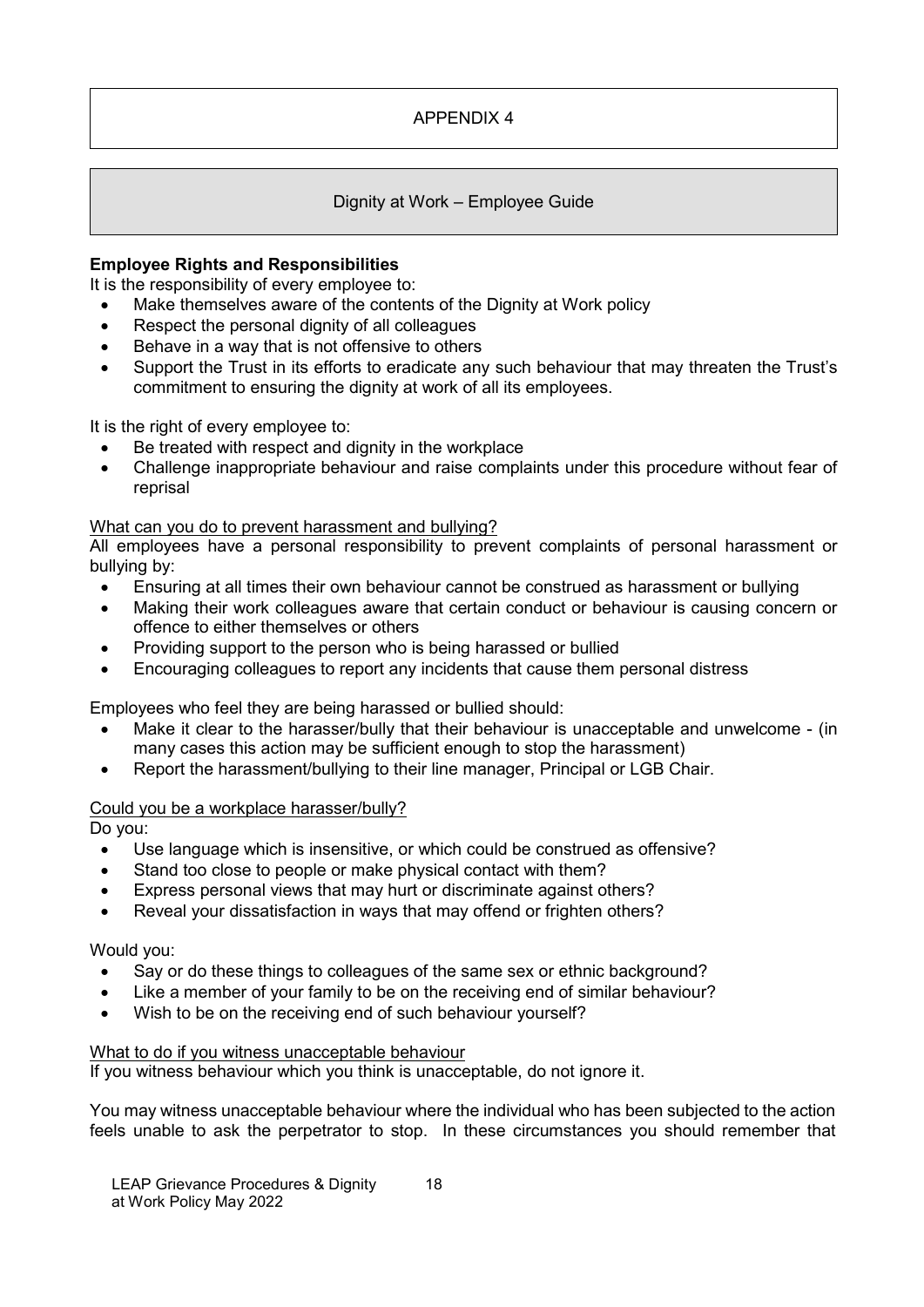everybody has a responsibility to attempt to try to prevent behaviour, which is likely to result in upset or distress.

Inaction of a witness, particularly one in a more senior role, could also be construed as silent agreement or support for the alleged harasser or bully.

If you witness unacceptable behaviour you should:

- Inform those involved that the behaviour is unacceptable and why
- Ask that the behaviour stops
- If it has personally upset or offended you, explain this to those involved

Remember harassment/bullying is not:

- An occasional raised voice or disagreement between colleagues
- Constructive criticism of an employee's behaviour/performance

#### How to spot if a colleague is suffering from harassment/bullying

Harassment/bullying affects different people in different ways, but even what some may perceive to be low level problems, have the potential to make the most resilient people unhappy.

Victims of harassment/bullying may often be too embarrassed or too fearful to make a complaint. Most people do not want to draw attention to the situation; they just want the harassment or bullying to stop.

Tell-tale signs may be:

- A change in behaviour, e.g. becoming withdrawn, depressed, and/or emotional
- Physical signs such as stomach aches, headaches or sleeping difficulties
- Bingeing on food, alcohol or cigarettes

If you suspect that there may be a problem with one of your colleagues, it may be appropriate to approach the employee to establish what the problem is. The employee may welcome the opportunity to share their concerns. On the other hand, they may be reluctant to tell you exactly what the problem is. Do not force the issue - let the employee know that if there is a problem support is available either from yourself, their line manager, Principal or LGB Chair.

What to do if you are approached by a colleague who believes they are being harassed or bullied If you are approached by an employee who believes he/she is being harassed or bullied, you should not ignore the situation. Whilst the information may be given in confidence the reality is that he/she is asking for help and support.

You should listen carefully to what it is they are complaining about and try to find out how they want you to help.

In the first instance you should encourage them to approach the alleged harasser/bully and ask them to stop whatever it is they are doing. This is often the quickest and most effective way of resolving a problem, especially when it is due to a lack of sensitivity rather than a deliberate attempt to cause discomfort.

If you are asked by the person making the complaint to speak on their behalf, and you are willing to do so, it is advisable to arrange to meet the person who is the subject of the complaint to:

- Explain your role in attempting to deal with the matter informally
- Advise them of the nature of the complaint and that their behaviour or conduct towards a fellow employee is causing distress.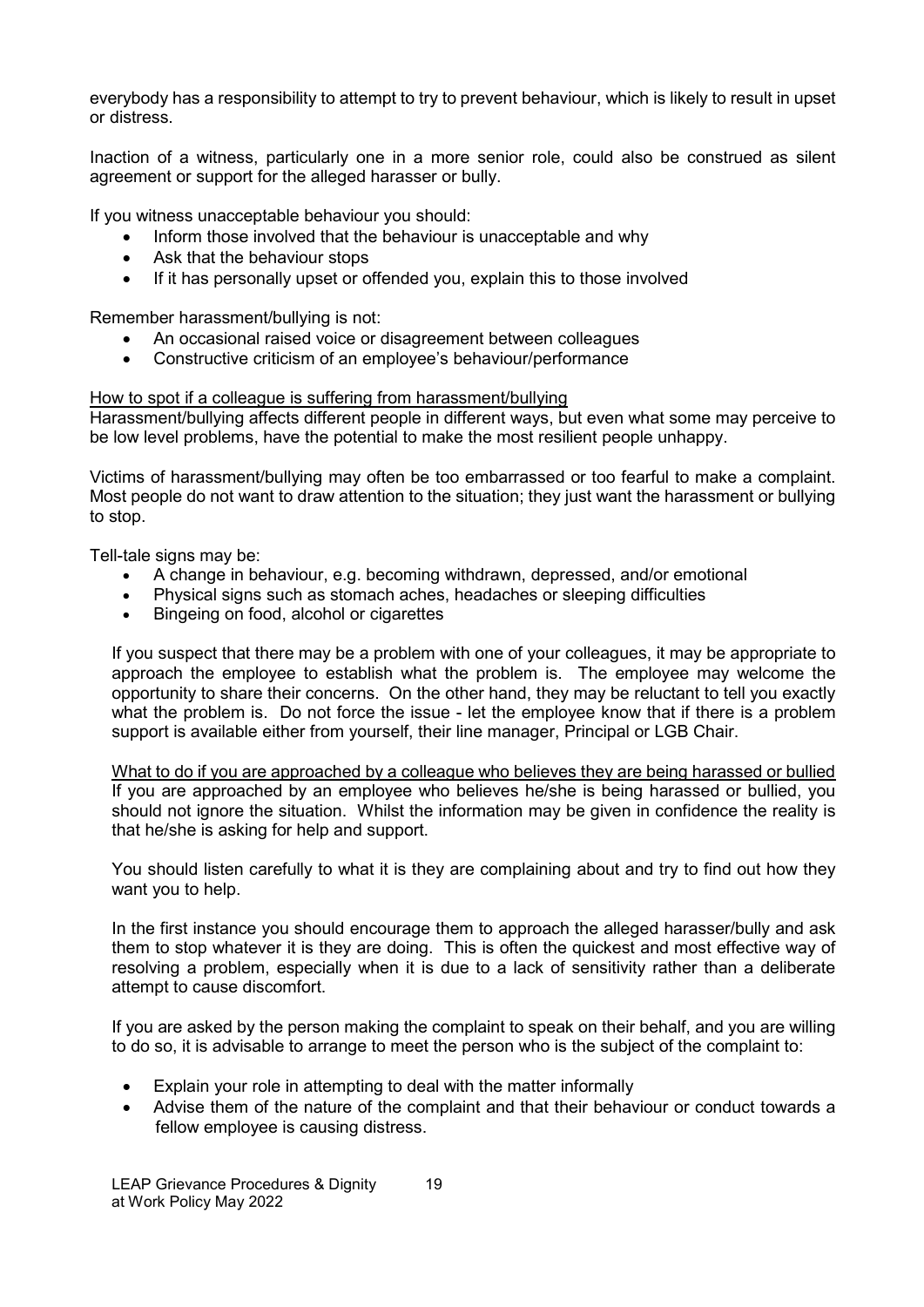It is important to keep a note of any meeting that takes place as this may be used as evidence if the situation cannot be resolved informally.

If you do not feel able to intervene, then you should encourage the complainant to raise their complaint with their line manager.

#### What to do if your behaviour is challenged

If your behaviour/conduct is challenged, it is important not to become too defensive, or aggressive, but to reflect on what has been said.

You should ask the complainant:

- What is it about your behaviour that is causing them concern?
- Why do they feel your behaviour is unacceptable?
- What is it that they wish you to do, or stop doing, to resolve the matter?

It may be the case that you do not feel that your behaviour is unacceptable, however, bear in mind that harassment is not just about intention but also about how it is perceived by the victim. It is important, having discussed this with the person making the complaint, to try to reach a resolution to the problem and resume a normal working relationship. If you feel the accusation is justified, be ready to apologise.

A harassment/bullying complaint can cause stress and anxiety for all those involved. Trade Unions/professional association/the Trust's HR Officer are available to give help and assistance to both the complainant and the alleged perpetrator,

How to deal with harassment/bullying if it's happening to you

- Admit to yourself that you're being harassed/bullied and that the behaviour being aimed at you is unfair, unjustified and unwarranted
- Tell the harasser/bully how their behaviour is affecting you. In some cases, this may be all it takes to make them realise that their behaviour is unacceptable
- Don't suffer in silence talk to someone you trust such as a colleague in your team
- Keep a written record of the harassment/bullying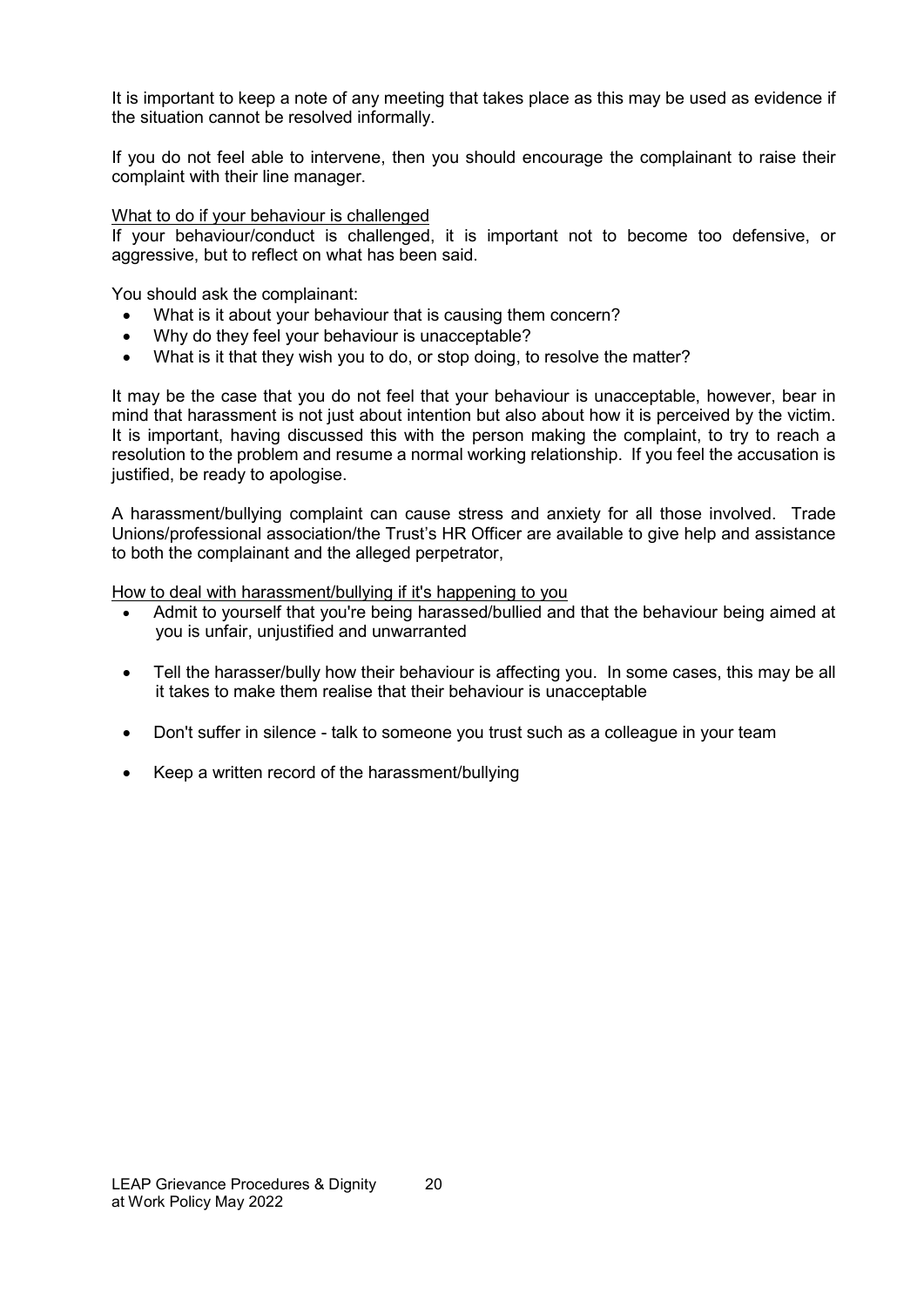## Dignity at Work – Trust/Academy Principals Guide

## Trust/Academy Principals Responsibilities

It is the responsibility of every Principal to:

- Implement the Dignity at Work policy and ensure that employees are aware of their responsibilities under the policy
- Ensure that the work environment is non-threatening and supportive and take steps to prevent bullying or harassment
- Behave in a way which does not harass/bully another person
- Treat complaints of harassment seriously, sensitively and confidentially

#### What can you do to prevent harassment and bullying?

Academy Principals must make every effort to ensure that harassment and bullying does not occur, particularly in work areas for which they are responsible by:

- Leading by good example
- Creating a non-offensive working environment
- Being alert to, and correcting, unacceptable behaviour
- Reviewing and amending workplace practices
- Giving employees access to training on diversity/dignity issues
- Ensuring employees know how to raise harassment and bullying complaints
- Dealing with any complaints sensitively and fairly, and in accordance with the Trust's policy.

#### Could you be a workplace harasser/bully?

Do you:

- Use language which is insensitive or insulting?
- Single out employees for unwarranted or public criticism?
- Use aggressive behaviour or threats to get your point across?
- Stand too close to people or make physical contact with them?
- Place constant excessive demands on employees?
- Set employees unrealistic work targets?
- Withhold access to appropriate development opportunities for employees?

Academy Principals have a right to discharge managerial duties. In doing so you may need to adopt an assertive management style. This is acceptable providing that employees are not demeaned, devalued or intimidated in the process. Harassment/bullying is not reasonable management behaviour.

#### What to do if you witness unacceptable behaviour

If you witness behaviour which you think is unacceptable, do not ignore it.

You should:

- Inform those involved that the behaviour is unacceptable and why
- Insist that the behaviour stops

You should remember that the inaction of a witness, particularly one in a more senior role, could be construed as silent agreement or support for the alleged bully or harasser.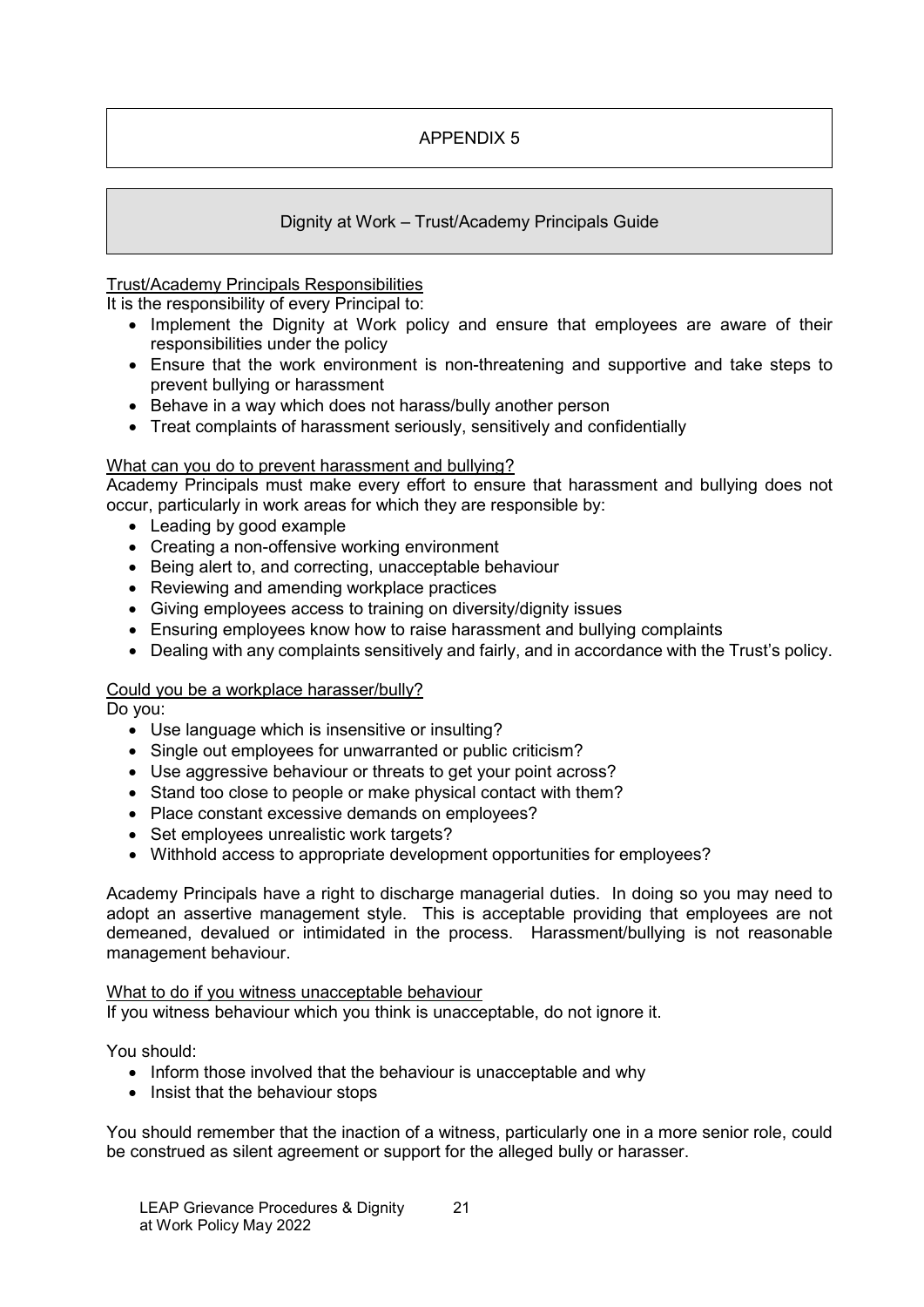## How to spot if an employee is suffering from harassment/bullying

Don't assume that harassment or bullying is not a problem just because there have not been any complaints. Victims of harassment/bullying may often be too embarrassed or too fearful to make a complaint. Most people do not want to draw attention to the situation; they just want the harassment or bullying to stop.

It may be that staff who are being harassed or bullied feel that there is no point in making a complaint as:

- It would not be taken seriously
- They do not want the harasser or bully to get into serious trouble
- They are afraid of reprisals

Harassment/bullying affects different people in different ways, but even low-level problems have the potential to make the most resilient people unhappy and unproductive.

Tell-tale signs may be:

- A change in behaviour, eg, a lack of concentration, becoming withdrawn, depressed, and/or emotional
- Physical signs such as stomach aches, headaches or sleeping difficulties
- Bingeing on food, alcohol or cigarettes

If you suspect that there may be a problem, it may be appropriate to approach the employee to establish what the problem is. The employee may welcome the opportunity to share their concerns. On the other hand, they may be reluctant to tell their manager what has happened, especially where the harasser/bully is a more senior member of staff.

Let the employee know that if there is a problem you are there to support them. It is important not to question victims intently or ask anything that might make them feel that they've done something wrong.

#### How to deal with a complaint

If you are approached by an employee who believes he/she is being harassed or bullied, or someone approaches you on their behalf, you should not ignore the situation.

You should try to establish:

- The nature of the complaint?
- If this is the first incident or have there been others?
- If there are any witnesses to the incident(s)?
- If they have kept a record of what has been happening to them?
- Whether or not they have asked the individual they are complaining about to stop whatever it is that they are doing?

Where appropriate you should talk the employee through the Dignity at Work policy and advise them of the options open to them. It is important that the employee feels that their complaint has been taken seriously.

If you decide to speak to the alleged harasser/bully informally you should:

- Explain your role in attempting to deal with the matter informally
- Advise them of the nature of the complaint and that their behaviour or conduct towards a fellow employee is causing distress
- Try to facilitate a resolution to the problem regarding future working arrangements

At this initial stage witnesses should not be called.